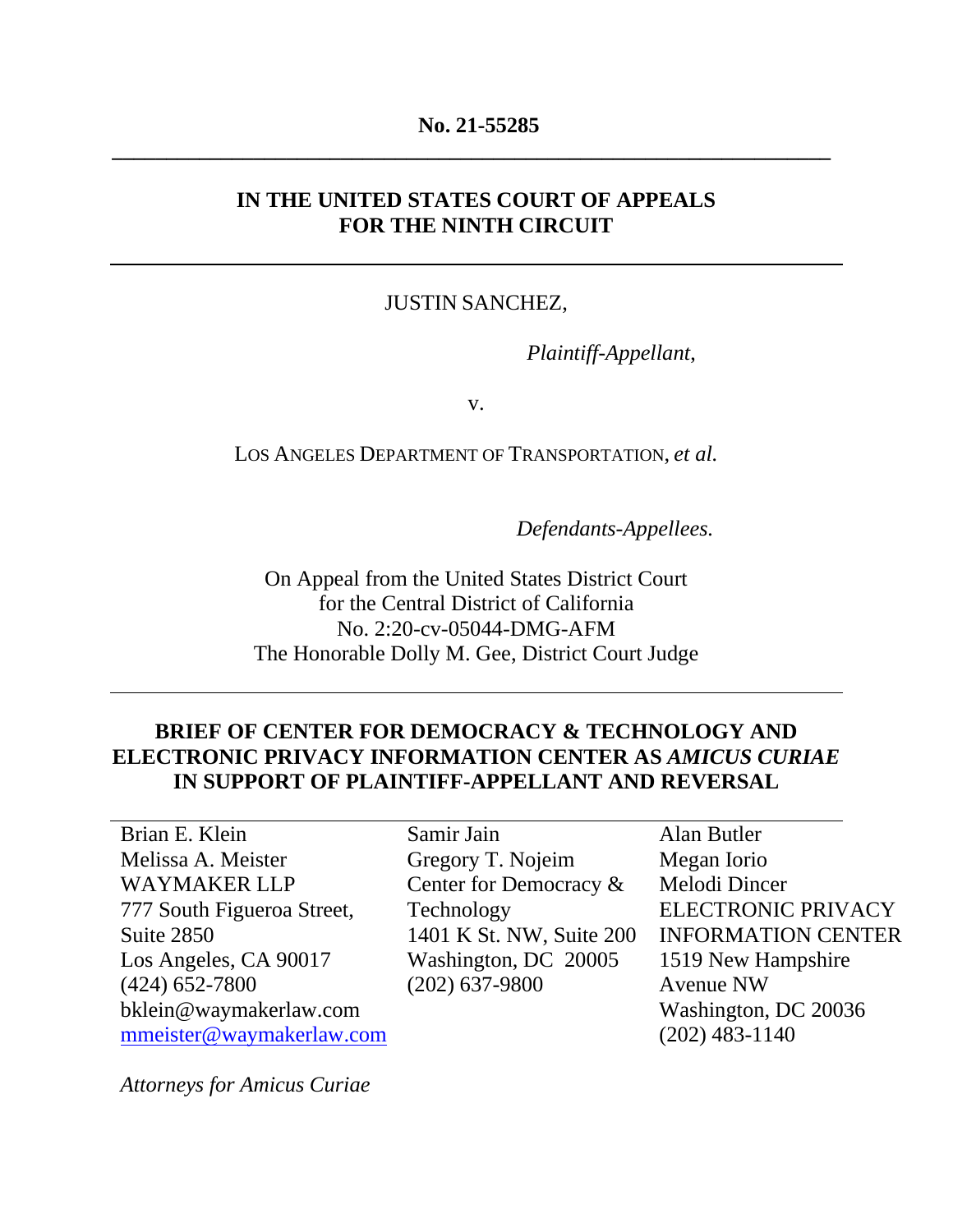# **CORPORATE DISCLOSURE STATEMENT**

Pursuant to Fed. R. App. P. 26.1, *Amici Curiae* Center for Democracy & Technology and the Electronic Privacy Information Center state that neither have parent corporations and that no publicly held corporation owns 10% or more of either of their stock.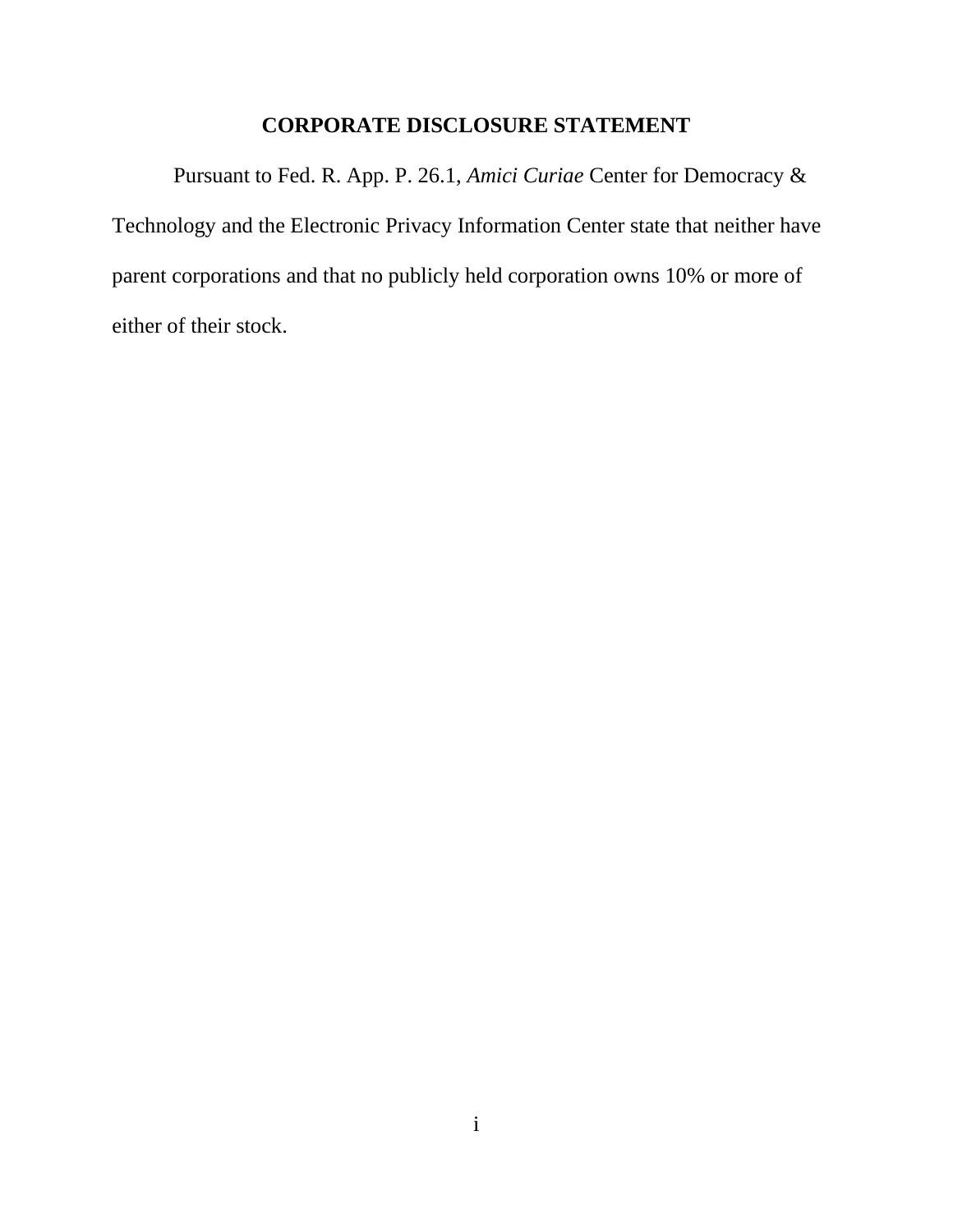# **TABLE OF CONTENTS**

| I.  |                | THE CITY'S MDS PROGRAM IMPLICATES FUNDAMENTAL<br>PRIVACY INTERESTS THAT GENERALLY REQUIRE A<br>WARRANT UNDER THE FOURTH AMENDMENT4                                     |
|-----|----------------|------------------------------------------------------------------------------------------------------------------------------------------------------------------------|
|     | A.             | E-Scooter Users Have a Privacy Interest in the Compelled<br>Disclosure of Their Location Information Even if Initially                                                 |
|     | <b>B.</b>      | E-Scooter Location Information Implicates Fourth Amendment<br>Privacy Interests and Requires a Warrant Under Carpenter and                                             |
|     | $\mathbf{C}$ . | The City's MDS Program is Part of a Broader Surveillance<br>Trend by Cities to Collect Granular Data on Individuals' Daily                                             |
| II. |                | THE CITY'S MDS PROGRAM DOES NOT MEET ANY<br>RECOGNIZED EXCEPTION TO THE FOURTH AMENDMENT.17                                                                            |
|     | A.             | Courts Apply Exceptions to the Warrant Requirement Narrowly<br>When Considering the Government's Use of Rapidly                                                        |
|     | <b>B.</b>      | The District Court Erred in its Application of the<br>Administrative Search Doctrine to Individualized E-Scooter<br>Location Information Because MDS Does Not Meet the |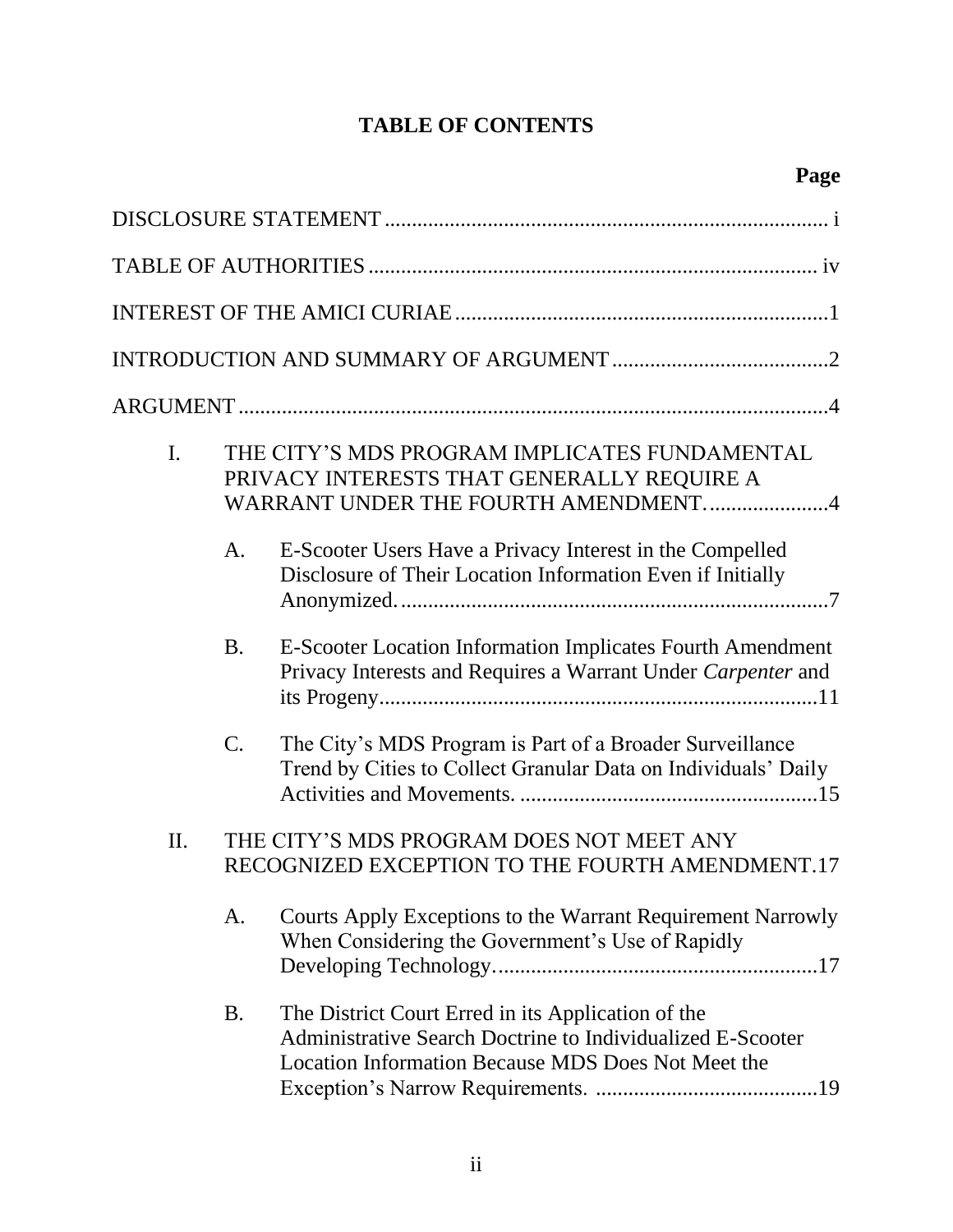|    | The Administrative Search Doctrine Applies Only to Industries                                                           |
|----|-------------------------------------------------------------------------------------------------------------------------|
| 2. | Mass Compelled Disclosure of Individualized Scooter Location<br>Information is Not Necessary to Advance the Generalized |
| 3. | The City's Data Needs Could be Met With Use of Privacy-<br>Preserving Techniques Such as Aggregation, Sampling, and/or  |
|    | .31                                                                                                                     |
|    | 32                                                                                                                      |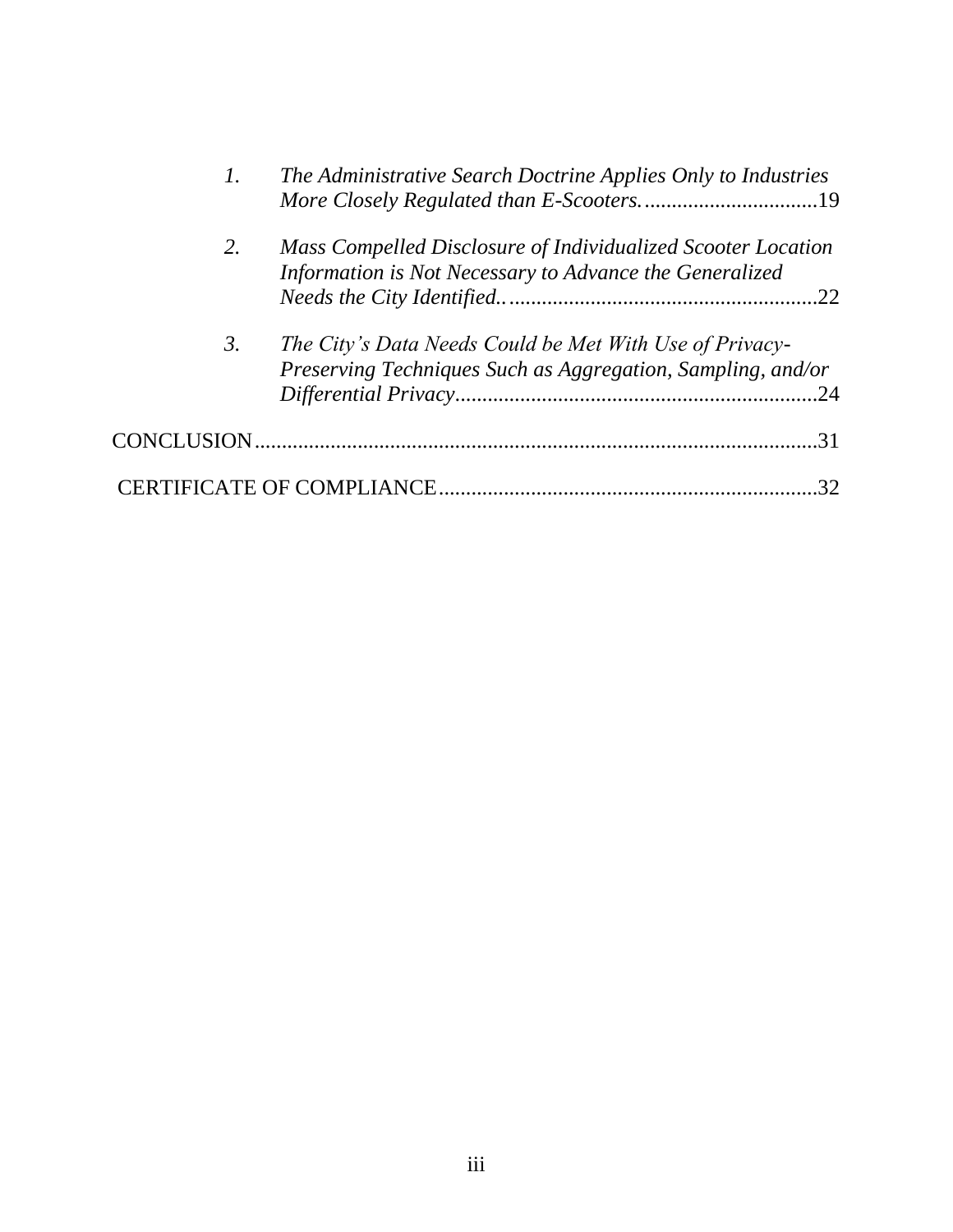# **TABLE OF AUTHORITIES**

# **Cases**

| Camara v. Mun. Ct. of City & Cty. of San Francisco,        |
|------------------------------------------------------------|
| Carpenter v. United States,                                |
| City of Los Angeles v. Patel,                              |
| Colonnade Catering Corp. v. United States,                 |
| Katz v. United States,                                     |
| Kyllo v. United States,                                    |
| Leaders of a Beautiful Struggle v. Baltimore Police Dep't, |
| Marshall v. Barlow's, Inc.,                                |
| New York v. Burger,                                        |
| Olmstead v. United States,                                 |
| People v. Weaver,                                          |
| Riley v. California,                                       |
| Smith v. Maryland,                                         |
| United States v. Biswell,<br>.20                           |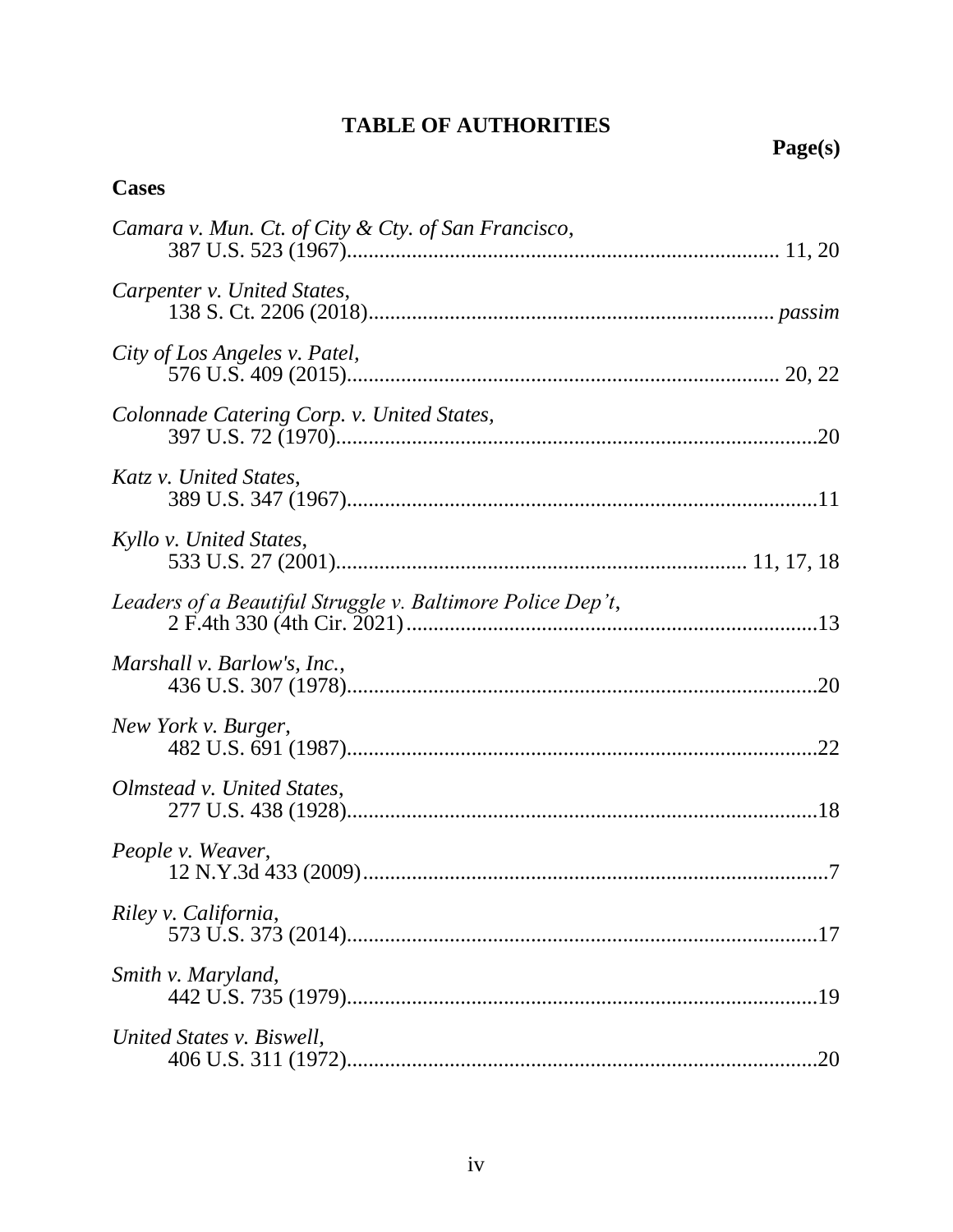| United States v. Di Re,                                                                                                                          |
|--------------------------------------------------------------------------------------------------------------------------------------------------|
| United States v. Jones,                                                                                                                          |
| United States v. Karo,                                                                                                                           |
| <b>Statutes</b>                                                                                                                                  |
|                                                                                                                                                  |
|                                                                                                                                                  |
|                                                                                                                                                  |
| <b>Other Authorities</b>                                                                                                                         |
| A Practical Guide to Mobility Data Sharing and Cities,                                                                                           |
| Aggregated Mobility Data Could Help Fight COVID-19,                                                                                              |
| Ashwin Machanavajjhala et al, Privacy: Theory Meets Practice on the Map,<br>Dep'ts of Computer Science and Labor Economics, Cornell Univ.<br>.29 |
| CDT Letter to Los Angeles World Airports Regarding Compelled Disclosure of<br>Airport Visitor Information,                                       |
| City of Los Angeles,                                                                                                                             |
| Cynthia Dwork & Aaron Roth,<br>The Algorithmic Foundations of Differential Privacy 5 (2014)28                                                    |
| Differential Privacy in the 2020 Census 1-2,                                                                                                     |
| Differential Privacy,                                                                                                                            |
| Dr. Regina Clewlow,<br>A Practical Guide To Mobility Data Sharing, Forbes (Aug. 28, 2019, 10:37                                                  |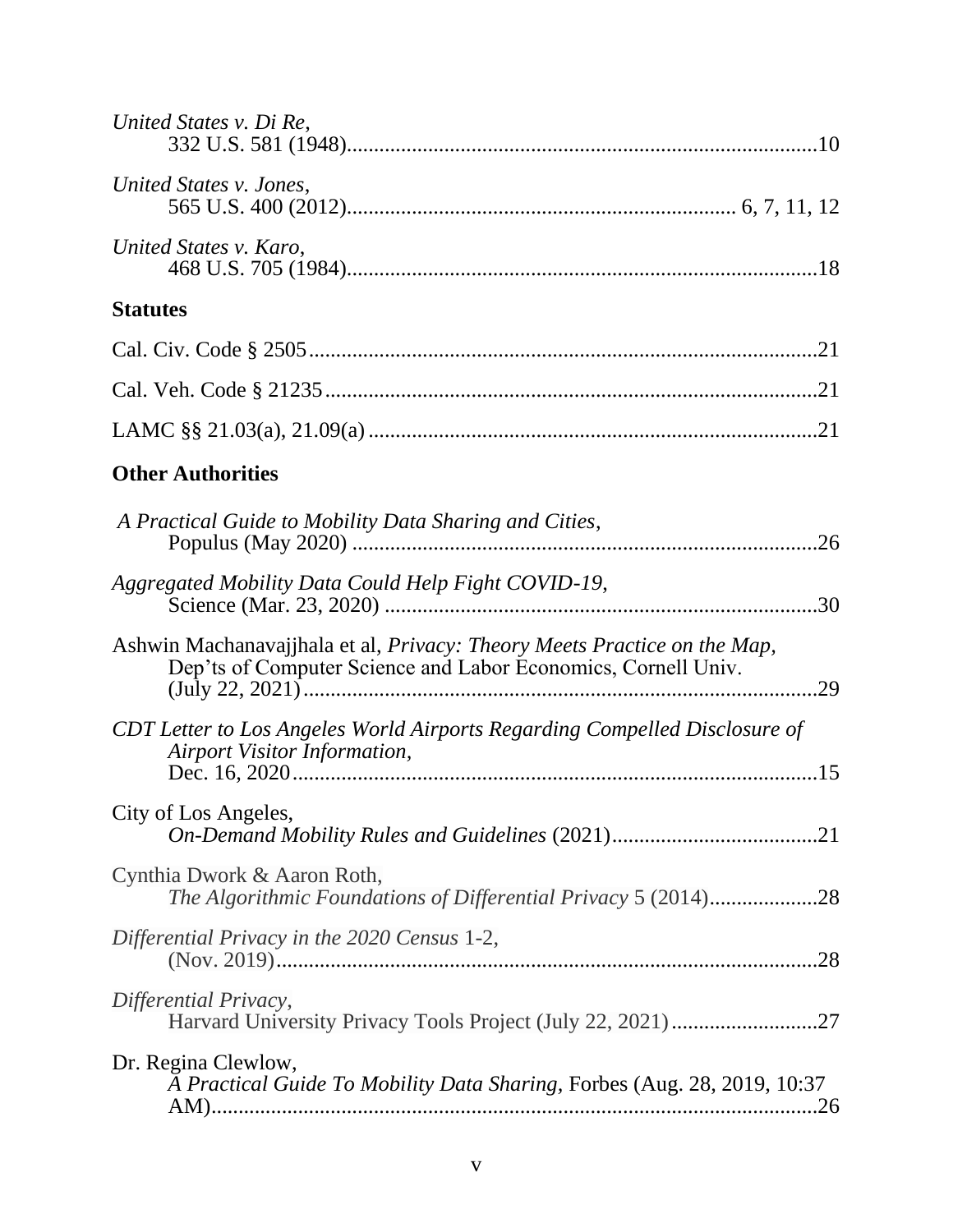| Fengli Xu et al.,<br>Trajectory Recovery From Ash: User Privacy is NOT Preserved in               |
|---------------------------------------------------------------------------------------------------|
| Google,                                                                                           |
| Jascha Franklin-Hodge,<br>Aggregating Mobility Data to Protect Privacy, Remix (May 28, 2019) 25   |
| New Technology and the Right to Privacy: Do E-Scooters Implicate the Fourth<br>Amendment?,        |
| Paige Maas et al.,<br>Facebook Disaster Maps: Aggregate Insights for Crisis Response &<br>.30     |
| Riding with the Stars: Passenger Privacy in the NYC Taxicab Dataset,                              |
| <i>Tracking Urban Mobility with Technology,</i><br>.30                                            |
| Yves-Alexandre de Montjoye, et al.,<br>Unique in the Crowd: The Privacy Bounds of Human Mobility, |
| Zhili Chen et al.,<br>Differentially Private Aggregated Mobility Data Publication Using Moving    |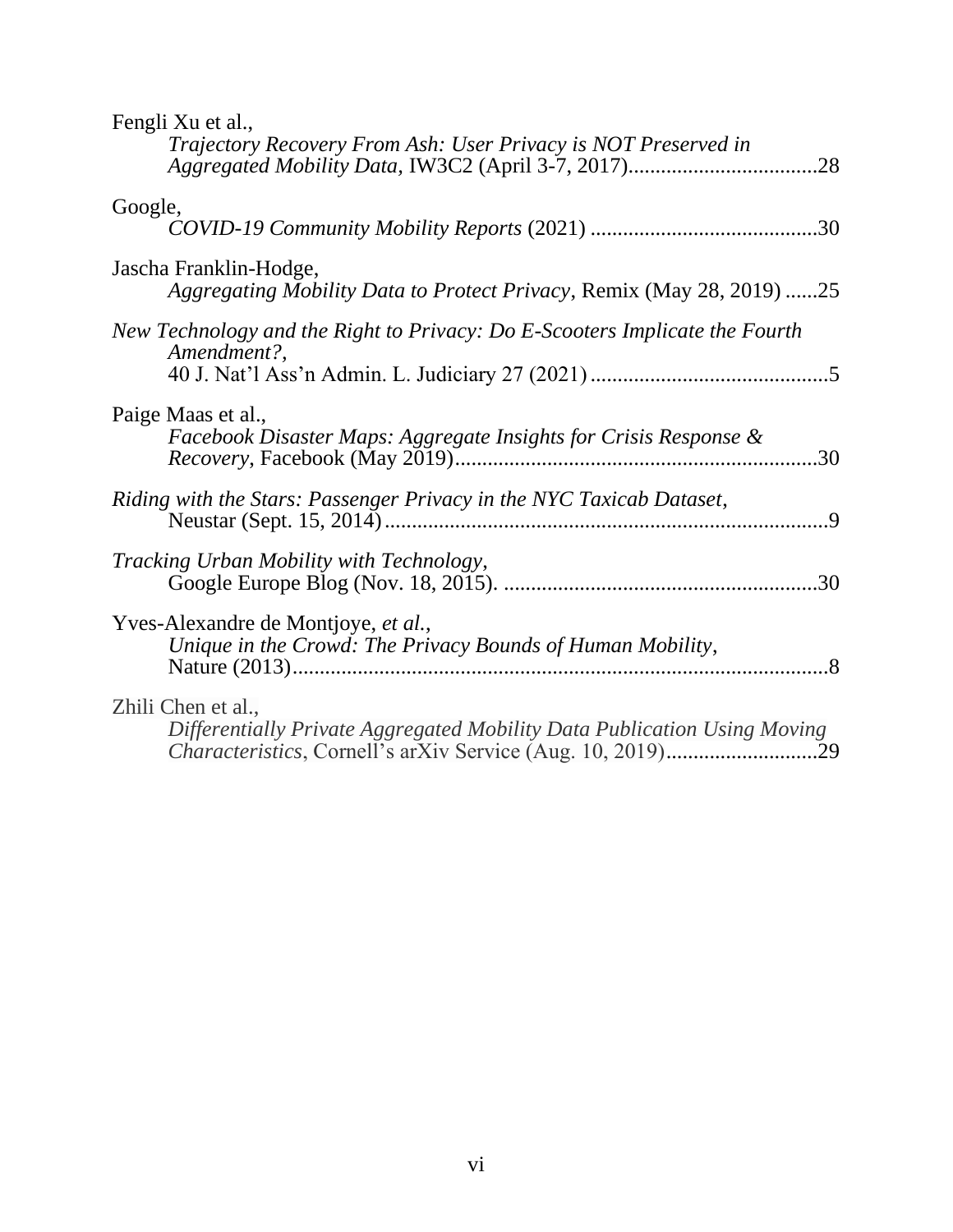#### **INTEREST OF THE** *AMICI CURIAE<sup>1</sup>*

The Center for Democracy & Technology ("CDT") is a non-profit public policy organization that works to promote democratic values and constitutional liberties—including free expression, privacy, and open access. In modern times, when new technologies have given governments unprecedented means to access an individual's private information, CDT advocates for the protection of both security and freedom through balanced laws and policies that preserve government accountability and provide meaningful checks on governments' ability to access, collect, and store individuals' private data.

The Electronic Privacy Information Center ("EPIC") is a public interest research center in Washington, D.C., that focuses public attention on emerging privacy and civil liberties issues in the information age. EPIC routinely participates as *amicus curiae* in cases concerning constitutional rights and emerging technologies.

<sup>&</sup>lt;sup>1</sup> The parties consent to the filing of this brief. No counsel for any party authored this brief, in whole or in part. Apart from *amici curiae*, no person contributed money intended to fund this brief's preparation and submission.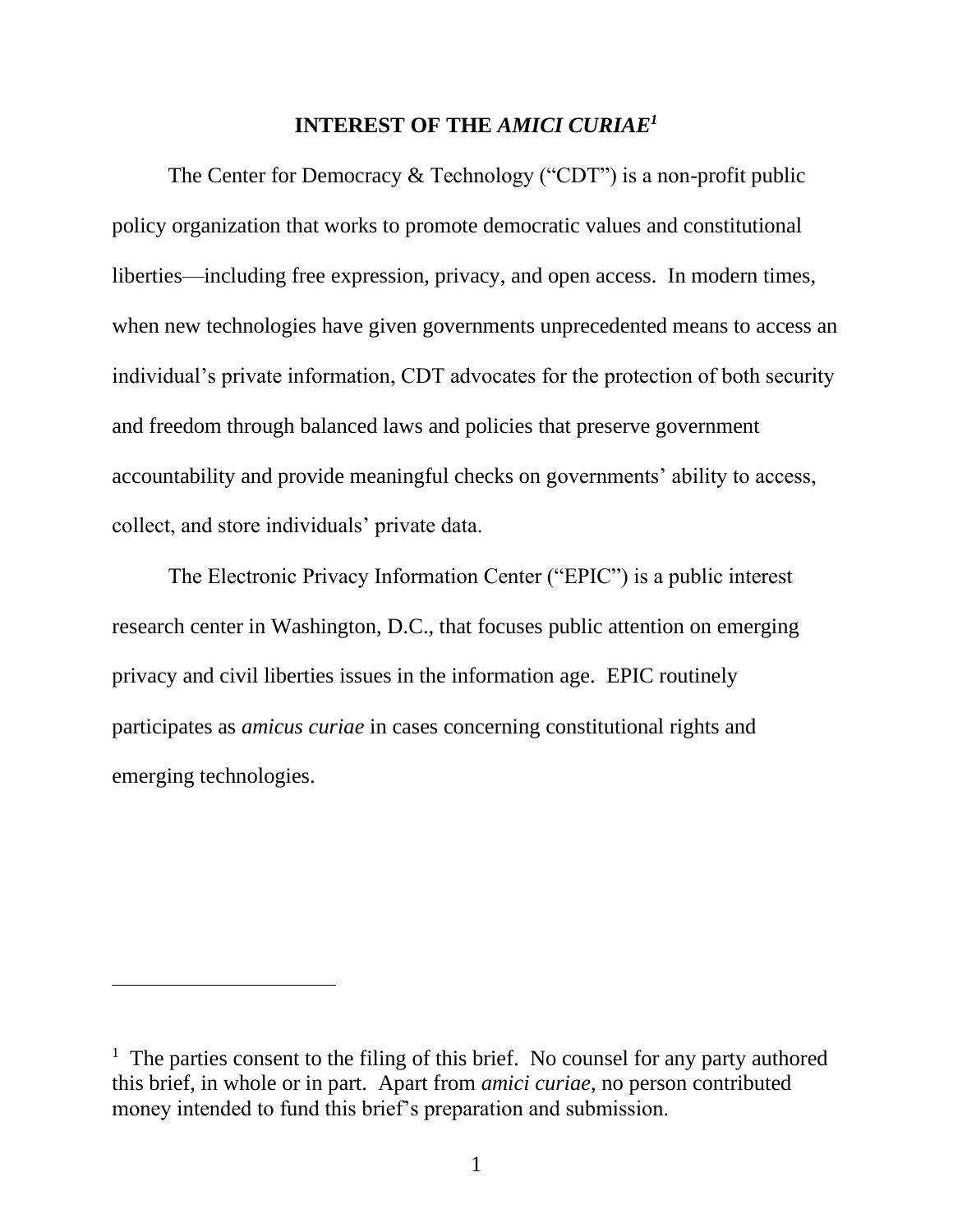#### **INTRODUCTION AND SUMMARY OF ARGUMENT**

In *1984*, George Orwell presciently observed that, "[b]y comparison with that existing today, all the tyrannies of the past were half-hearted and inefficient. . . . Part of the reason for this was that in the past no government had the power to keep its citizens under constant surveillance." Historically, local, state, and federal governments had to expend significant resources to surveil citizens, and technology dramatically limited the types and amount of information that could be collected. With the advent of cellular telephones, dockless mobility platforms, and other technologies that generate sensitive data such as Cell Site Location Information ("CSLI"), Global Positioning System ("GPS") data, as well as data covered by the Mobility Data Specification ("MDS"), precise tracking of an individual's movements has become all too easy for the government. A government need only compel location data from a third party to track both realtime and historic movement patterns and, absent legal constraints, can maintain such data *indefinitely*.

Collection of precise location data implicates significant and fundamental privacy interests, and courts have held that such data cannot be accessed by law enforcement without a warrant under the Fourth Amendment. Location information, including data about electronic scooter use, can be used to track an individual's movements and can easily reveal a comprehensive record of their

2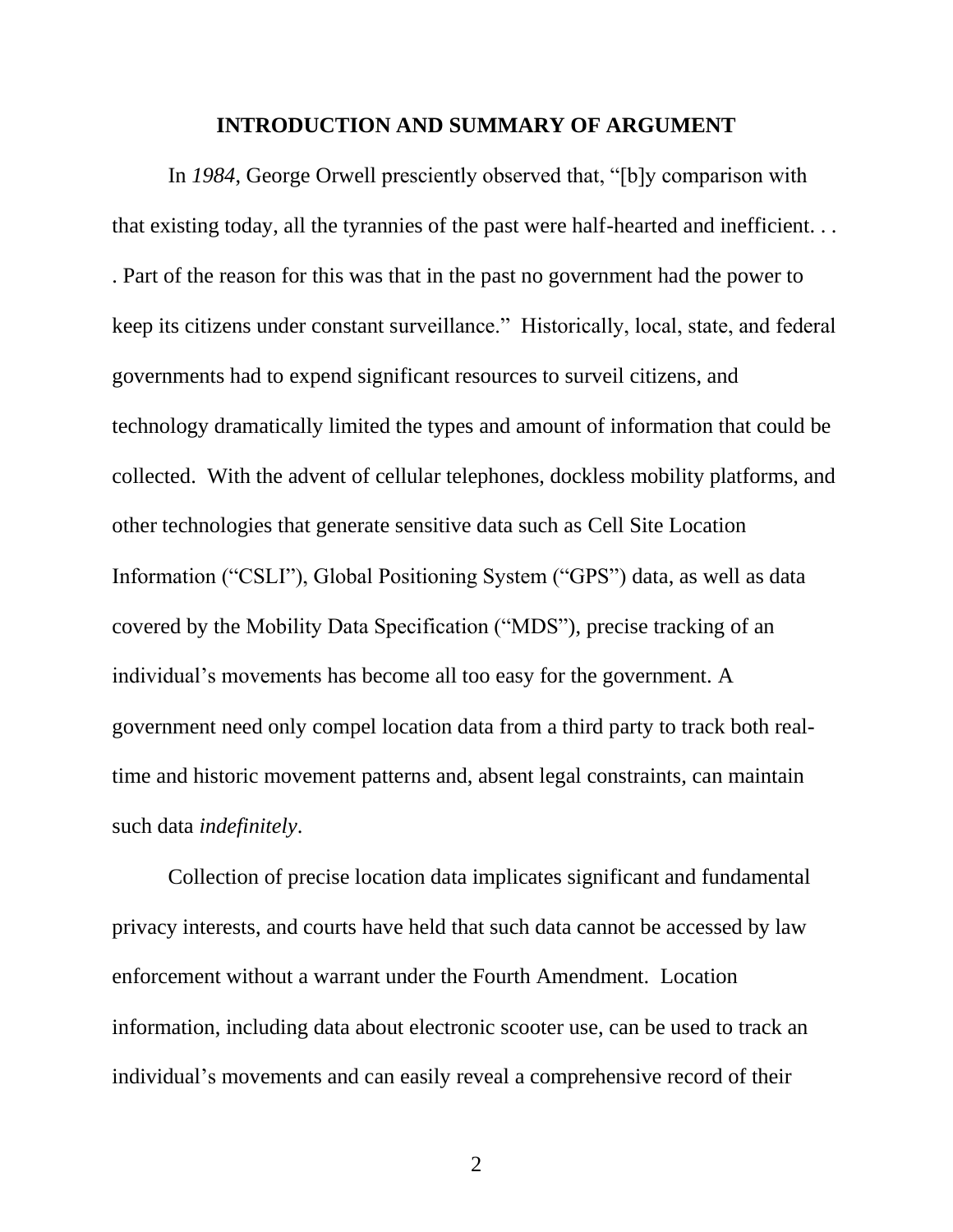family, political, professional, religious and sexual associations. Even if such data is initially "anonymized" it is easily susceptible to re-identification by both the government and the public at large.

Constant warrantless tracking of private vehicles would unquestionably run afoul of the Fourth Amendment. Yet, the district court below dismissed Appellant Justin Sanchez' case challenging warrantless tracking at the motion to dismiss stage, without even the benefit of discovery and oral argument, because the tracking concerned use of electronic scooters instead of private cars. Such a decision runs the very real risk that the Fourth Amendment will become a luxury for those who can afford private vehicles, private residences, and high walls, while those who utilize smartphone applications to share micromobility devices, vehicle services such as Uber and Lyft, and lodging such as Airbnbs become second-class citizens under the United States Constitution. This is not, and should not be, the state of the law and this Court should reverse the district court's grant of Appellee City of Los Angeles and Los Angeles Department of Transportation's (collectively, the "City's") motion to dismiss and remand for further proceedings.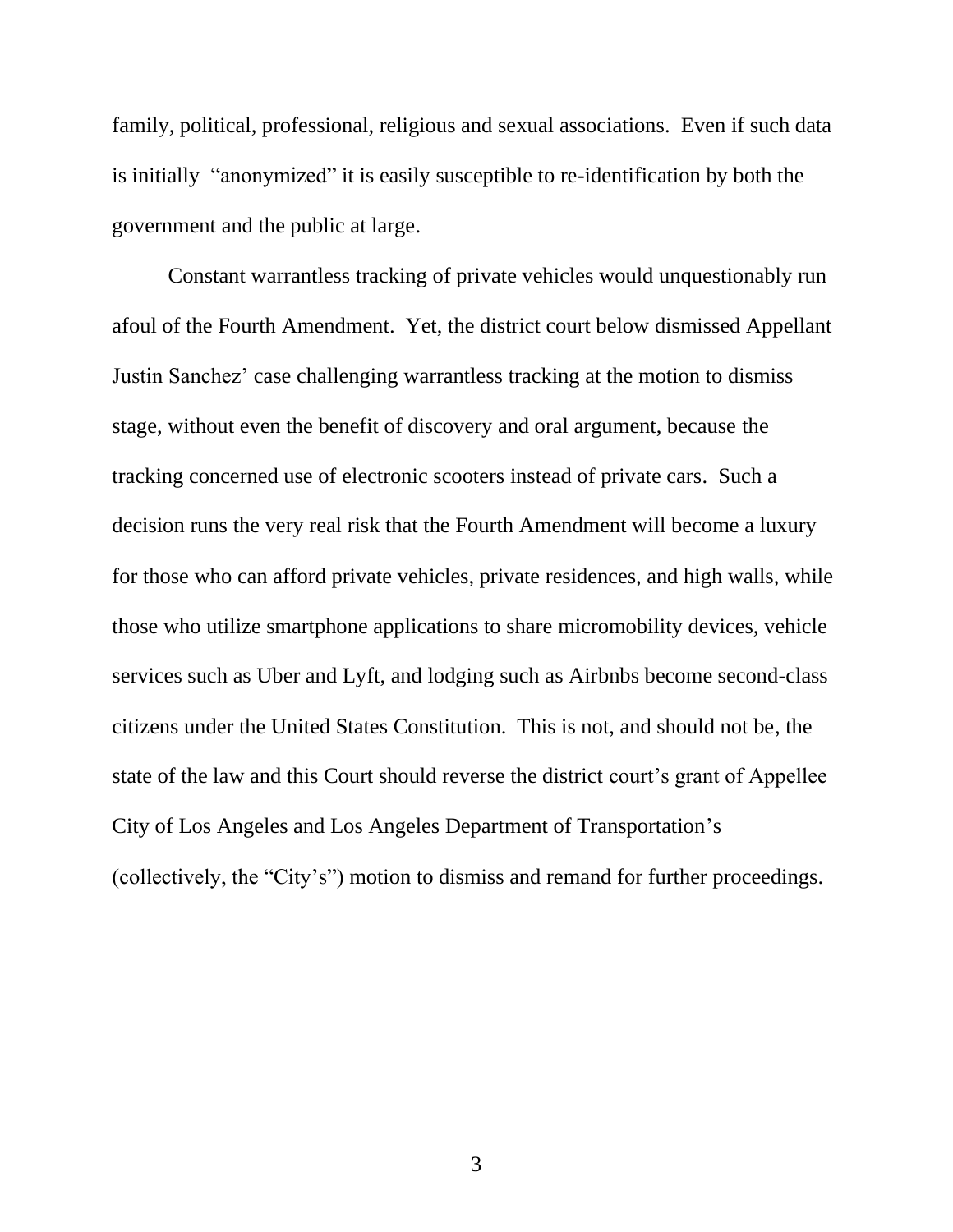#### **ARGUMENT**

#### L. **THE CITY'S MDS PROGRAM IMPLICATES FUNDAMENTAL PRIVACY INTERESTS THAT GENERALLY REQUIRE A WARRANT UNDER THE FOURTH AMENDMENT.**

In cities such as Los Angeles, electric scooters and other dockless micromobility devices (collectively, "e-scooters") are popular with individuals who are looking for relief from traffic congestion and road rage, lack access to adequate public transportation systems, cannot afford an automobile, or who need to get to locations where automobiles are prohibited, such as beach boardwalks. Escooters are generally outfitted with GPS trackers and wireless connectivity to the Internet to track rides for the provider to charge the user accordingly and to locate the e-scooter should it need to be moved or serviced.

As e-scooters began to rise in popularity and show up in various locations around the City of Los Angeles, the City developed the MDS, <sup>2</sup> which allows the City to not only access the current, real-time location of an e-scooter, but also a route history of that e-scooter's daily trips. *See* Alexander P. Carroll, *New Technology and the Right to Privacy: Do E-Scooters Implicate the Fourth* 

<sup>&</sup>lt;sup>2</sup> Although originally developed by the City, MDS is now being developed by the Open Mobility Foundation, https://www.openmobilityfoundation.org/about.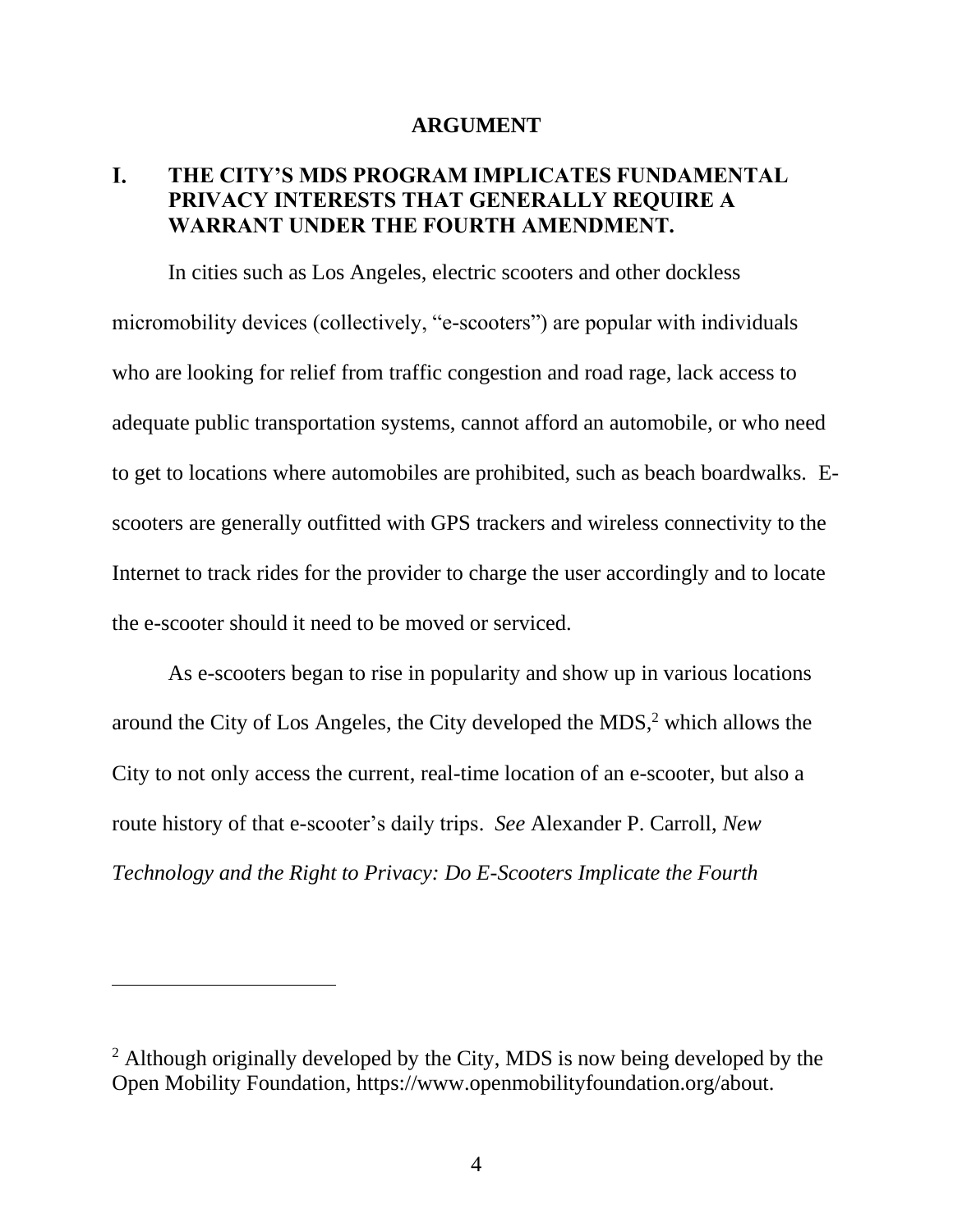*Amendment?,* 40 J. Nat'l Ass'n Admin. L. Judiciary 27, 33 (2021). <sup>3</sup> The MDS accomplishes this through a set of Application Programming Interfaces, more commonly known as APIs, which standardize the government's ingestion of data from mobility companies such as Lyft, Bird, JUMP, and Lime. *See id.* These APIs interface directly with the mobility companies' databases and, as such, are invisible to the end user who may not be aware that the government is precisely tracking his or her e-scooter jaunt. The mobility companies are required to use MDS and provide information about their users to the city in order to operate within the City of Los Angeles; there is no opportunity to opt out. *See id.*

Ostensibly, the City's reasons for requiring that mobility companies use MDS and share individualized location data is to manage the equitable distribution of e-scooters throughout the City of Los Angeles, to decrease congestion and increase efficiency, and to promote safety. *See id.* at 33-34. Certainly, the citizenry's rising use of e-scooters provides challenges to a large city whose roads and sidewalks were not necessarily designed with such modes of transportation in mind. Yet the data collected by the MDS's APIs is both individualized and particularized—it records both real-time and historical data about every e-scooter

<sup>3</sup> *Available at* https://digitalcommons.pepperdine.edu/naalj/vol40/iss2/2/.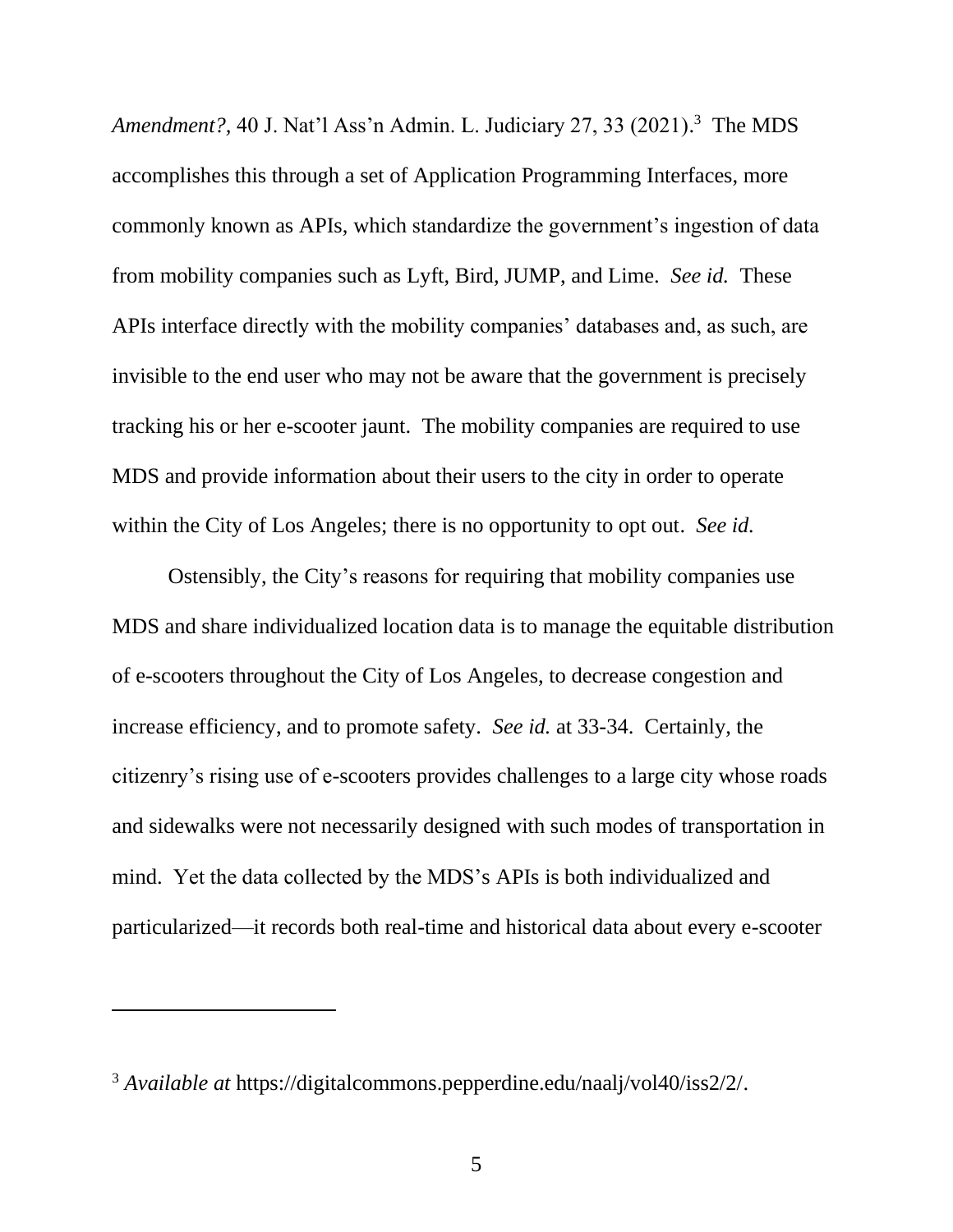trip taken in the City of Los Angeles, including that e-scooter's start time, end time, and the route it took (or is taking) during the ride, even in situations where the e-scooter leaves the City of Los Angeles. *See* CDT, *Smart Enough Cities – Governments that Seek Mobility Data Must Respect Individual Privacy,* June 2020, at 4-5.<sup>4</sup> It is also extremely precise in that it captures the GPS coordinates broadcast by the e-scooters up to seven decimal places. In other words, the City's MDS system can track—in real time or historically—an individual e-scooter user from their home address to any point in—or outside—the City of Los Angeles within a few dozen feet of accuracy and maintain that information *indefinitely*. As a result, individuals who use e-scooters are unknowingly subject to the granular tracking of their every movement.

The government could not obtain such detailed location information without a warrant if the individual were using their own automobile. *See United States v. Jones*, 565 U.S. 400, 416 (2012) (Sotomayor, J. concurring) ("The net result is that GPS monitoring—by making available at a relatively low cost such a substantial quantum of intimate information about any person whom the government, in its

<sup>4</sup> *Available at* https://cdt.org/insights/report-smart-enough-cities-governments-thatseek-mobility-data-must-respect-individual-privacy/. The particular data fields captured by MDS' APIs include "device id", "vehicle id" (the type of e-scooter), "trip\_id," "route", "start\_time", and "end\_time".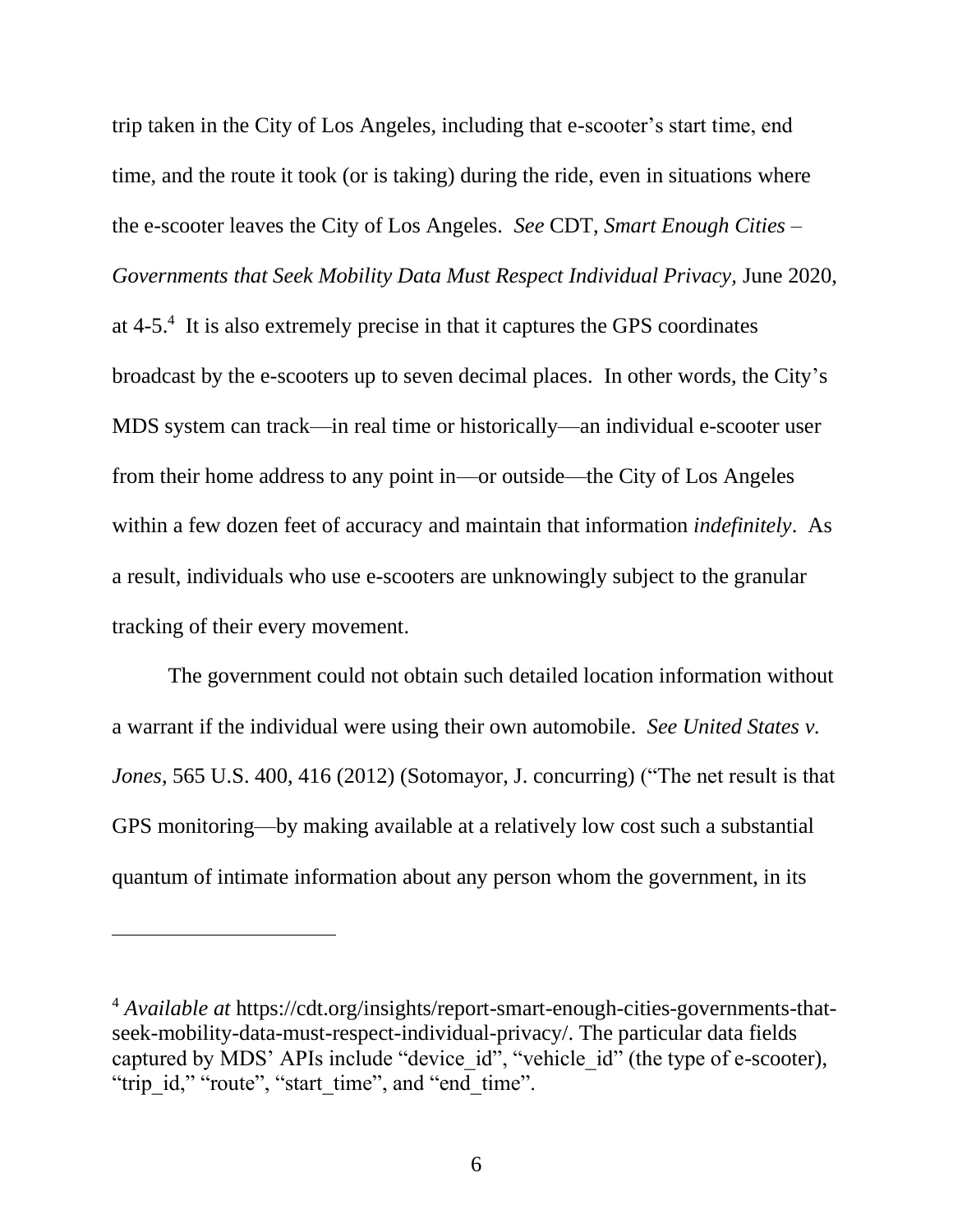unfettered discretion, chooses to track—may 'alter the relationship between citizen and government in a way that is inimical to democratic society.'"); *id.* at 430 (Alito, J. concurring) ("[S]ociety's expectation has been that law enforcement agents and others would not—and indeed, in the main, simply could not—secretly monitor and catalogue every single movement of an individual's car for a very long period."). The result should be no different if the individual is using an escooter instead of a car. The Fourth Amendment does not justify that distinction and neither do the stated goals of the City, which supposedly seeks only to regulate the public byways and encourage the equitable distribution of e-scooters across the City of Los Angeles.

## **A. E-Scooter Users Have a Privacy Interest in the Compelled Disclosure of Their Location Information Even if Initially Anonymized.**

The particularized and precise nature of the information collected by MDS has the potential to reveal "a wealth of detail about [the person's] familial, political, professional, religious, and sexual associations." *Jones*, 565 U.S. at 415 (Sotomayor, J. concurring). Such data can reveal, for example, an e-scooter user's visit to a high school, abortion clinic, church or mosque, marijuana dispensary, organized protest, and/or psychiatrist's office. *See People v. Weaver*, 12 N.Y.3d 433, 441-42 (2009). The government's "unrestrained power to assemble data that reveal private aspects of identity is susceptible to abuse." *Jones*, 565 U.S. at 416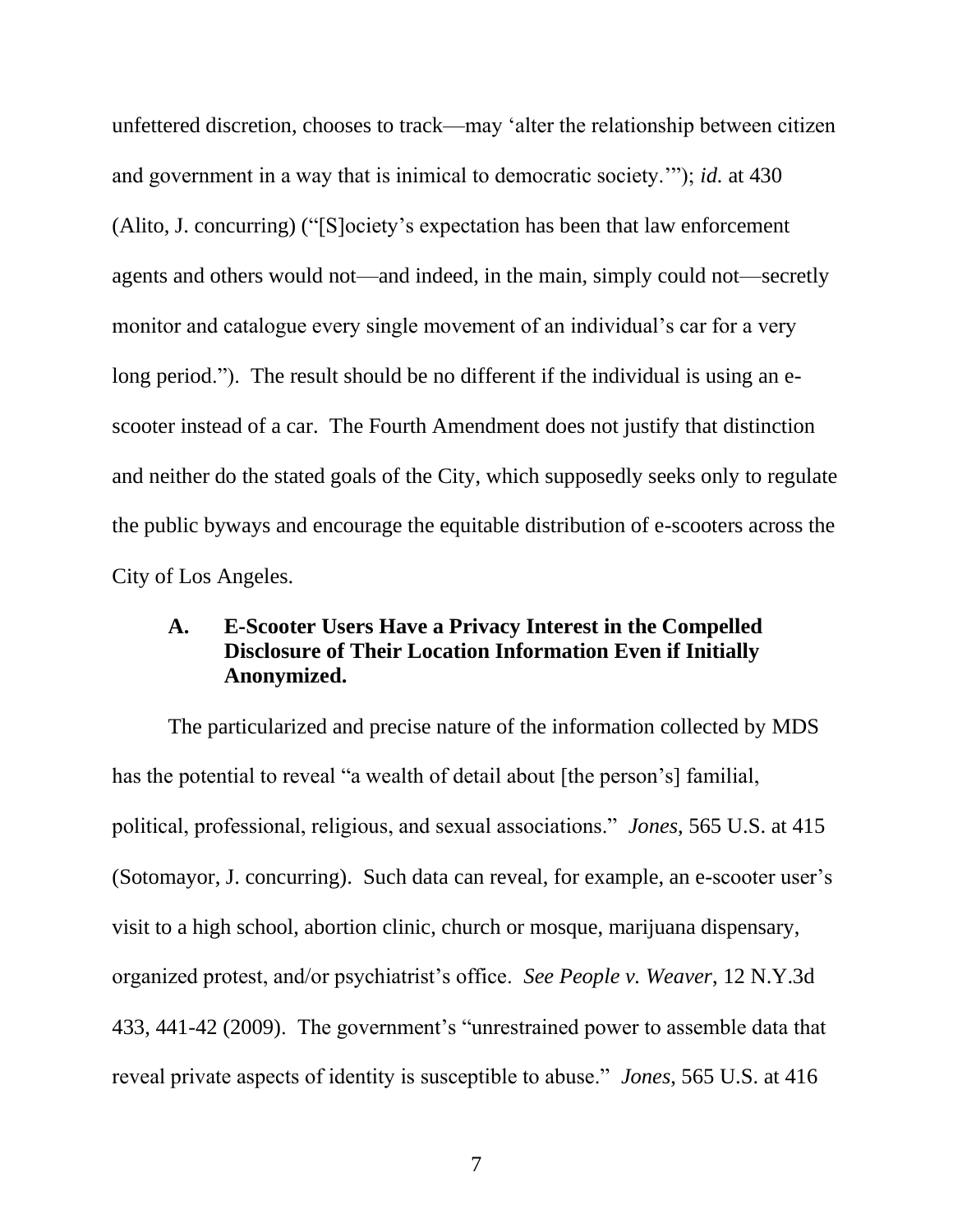(Sotomayor, J. concurring). In the information age, that abuse can come not only from the government itself, but also from third-party hackers and data miners who would seek to exploit such data (and the government's poor track record in protecting such data) for their own ends.

MDS supposedly anonymizes the extensive data it requires from e-scooter companies by not collecting the end user's personally identifying information ("PII"), such as name and credit card information. But location data is, by its very nature, easily susceptible to re-identification. In one study, researchers were able to re-identify 95% of the 1.5 million people represented in anonymized mobile phone location data (which is far less precise than the GPS data MDS captures) from just four data points. *See* Yves-Alexandre de Montjoye, *et al.*, *Unique in the Crowd: The Privacy Bounds of Human Mobility*, Nature (2013). <sup>5</sup> With just two data points, the researchers were able to re-identify more than 50% of the people in the dataset. *Id.* 

In 2014, data collected by the New York City Taxi and Limousine Commission that tracked taxi pickup and drop-off times, locations, fare and tip amounts, and anonymized versions of the taxis' license and medallion numbers,

<sup>5</sup> *Available at* https://www.nature.com/articles/srep01376.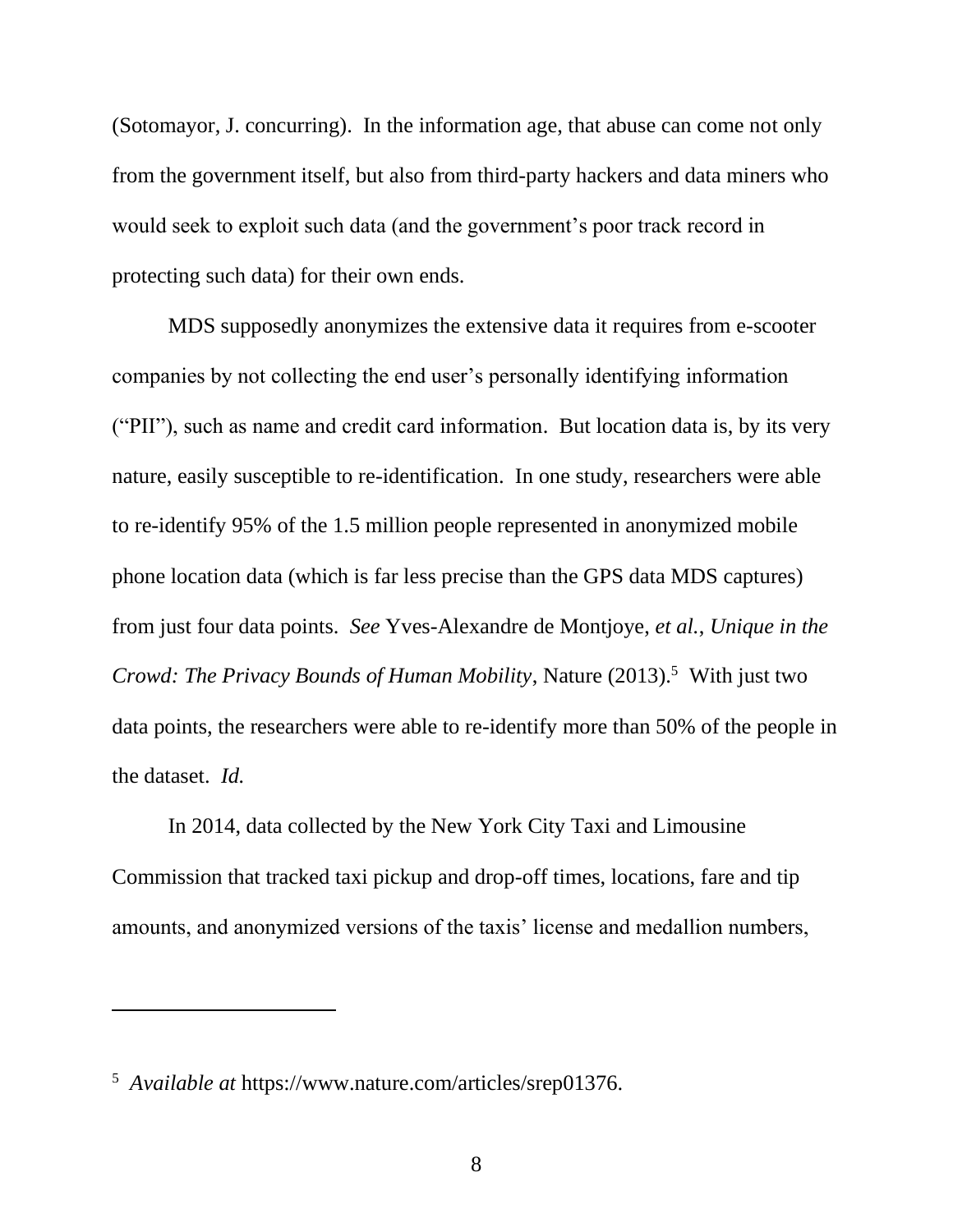was obtained by a Freedom of Information Law ("FOIL") request and released online. *See* Anthony Tockar, *Riding with the Stars: Passenger Privacy in the NYC Taxicab Dataset*, Neustar (Sept. 15, 2014). <sup>6</sup> Not only were the anonymized versions of the taxis' license and medallion numbers quickly de-anonymized, but even some passengers were re-identified by cross referencing their trip data to other publicly available data. *See id.*

Several of the cities who employ MDS have recognized that individualized trip data can be re-identified and, therefore, that substantial privacy interests exist in the data. At least three cities have refused to release the individualized and precise data they collect through the MDS system to the public in response to FOIL requests: San Diego, San Francisco, and Seattle. San Francisco and Seattle release the data but aggregate it to minimize the risk of reidentification.<sup>7</sup> San Diego does not appear to release the information at all. Indeed, in a privacy study

<sup>6</sup> *Available at* https://agkn.wordpress.com/2014/09/15/riding-with-the-starspassenger-privacy-in-the-nyc-taxicab-dataset/.

<sup>7</sup> *See* SFMTA, *Powered Scooter Share Permit Program: Appendix 4 Data Reporting Guidelines and Requirements* at 1, *available at* https://www.sfmta.com/ sites/ default/files/reports-and-documents/2021/03/ appendix 4 - data reporting guidelines\_and\_ requirements\_2021.pdf; City of Seattle, *Mobility Data Privacy and Handling Guidelines* (Dec. 30, 2019), *available at* http://www.seattle.gov/ Documents/Departments/SDOT/NewMobilityProgram/ Mobility\_Data\_ Guidelines\_01142020.pdf.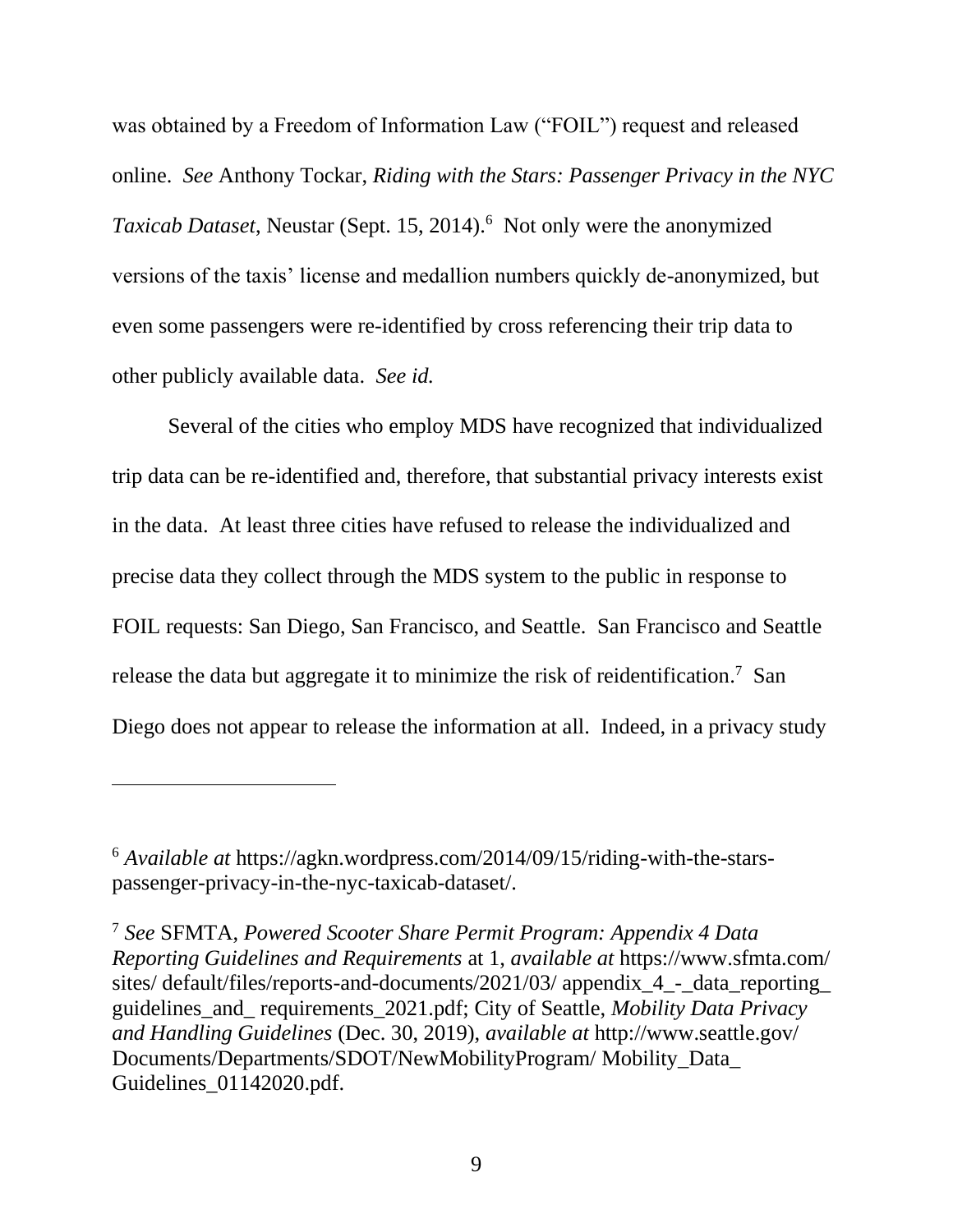performed by the law firm Kutak Rock LLP and commissioned by the San Diego Association of Governments ("SANDAG"), Kutak Rock opined that "[d]esignating Mobility Data as confidential PII will protect it from public disclosure, thereby reducing the risk that it will be re-identified and linked with individual riders." Kutak Rock LLP, *Privacy Impact Assessment for Micromobility Data* (August 2020). 8 Thus, even the very municipalities that employ MDS recognize its power to turn a so-called "smart city" into a surveillance state that is inimical to the Fourth Amendment.

Given these weighty privacy concerns, the district court below should have permitted Sanchez to fully explore the scope, aggregation, and alleged anonymity of the City's MDS data collection on private citizens and then examine information through the lens of the Supreme Court's Fourth Amendment jurisprudence. The Framers' intent, after all, in authoring the Fourth Amendment was "to place obstacles in the way of a too permeating police surveillance." *United States v. Di Re*, 332 U.S. 581, 595 (1948). Instead, the district court dismissed Sanchez's contentions without any discovery at all and without even the benefit of oral

<sup>8</sup> *Available at* https://www.sandag.org/uploads/publicationid/publicationid\_4724\_ 28377.pdf.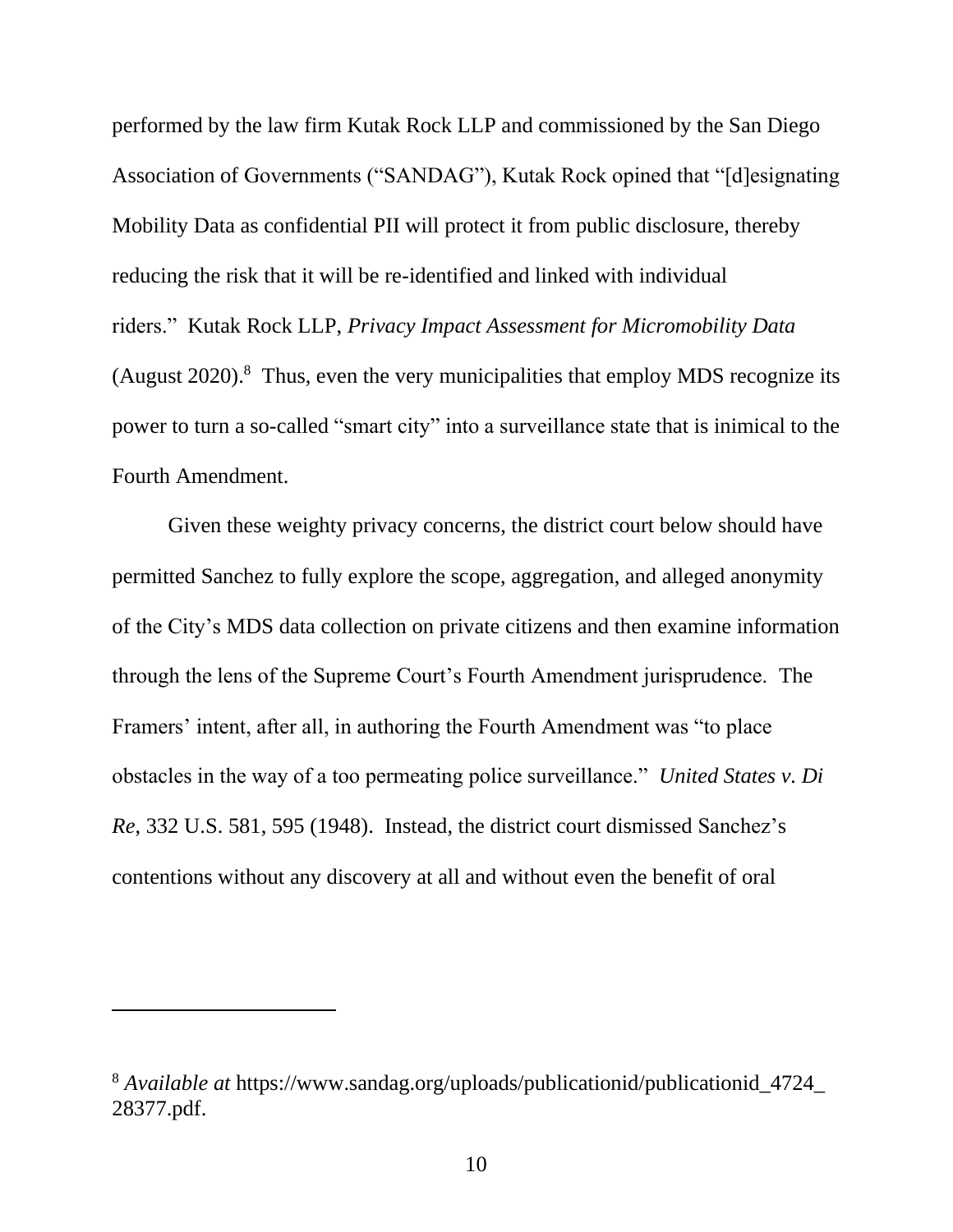argument, effectively substituting its own judgment about Sanchez's arguments at the earliest possible stage of the litigation. This was reversible error.

## **B. E-Scooter Location Information Implicates Fourth Amendment Privacy Interests and Requires a Warrant Under Carpenter and its Progeny.**

The purpose of the Fourth Amendment "is to safeguard the privacy and security of individuals against arbitrary invasions by governmental officials." *Camara v. Municipal Ct. of City and Cty. of San Francisco*, 387 U.S. 523, 528 (1967). The Fourth Amendment "protects people, not places[,]" *Katz v. United States*, 389 U.S. 347, 351 (1967), and given rapidly evolving and increasingly sophisticated technology, not only are people more mobile than ever, they are also more capable of having their precise location tracked, surveilled, and/or logged by government authorities. "[I]ndividuals have a reasonable expectation of privacy in the whole of their physical movements." *Carpenter v. United States*, 138 S. Ct. 2206, 2217 (2018).As technology enhances the government's "capacity to encroach upon areas normally guarded from inquisitive eyes," *id.* at 2214, it is incumbent upon the courts to assure "preservation of that degree of privacy against government that existed when the Fourth Amendment was adopted." *Kyllo v. United States*, 533 U.S. 27, 34 (2001).

The Supreme Court has already held—unanimously—that the warrantless tracking of an individual's movement through a GPS attached to a *vehicle* was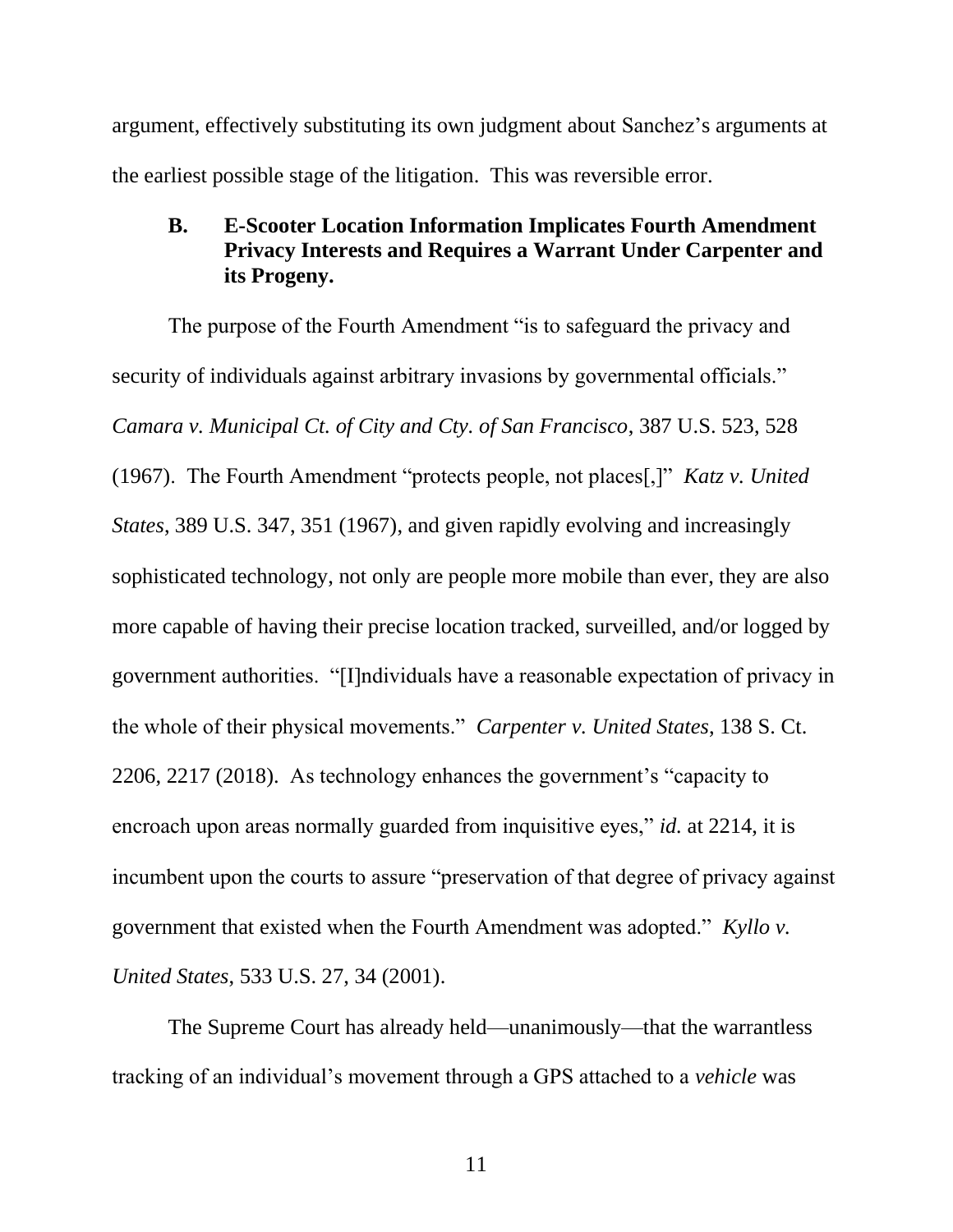impermissible under the Fourth Amendment. *Jones,* 565 U.S. 400. In so holding, the Justices highlighted the particular sensitivity of location data: "GPS monitoring generates a precise, comprehensive record of a person's public movements that reflects a wealth of detail about her familial, political, professional, religious, and sexual associations." *Id.* at 415 (Sotomayor, J. concurring). Much like the MDS data, the GPS data available in *Jones* was accurate to within 50-100 feet. *Id.* at 403. The Supreme Court has also held that "an individual maintains a legitimate expectation of privacy in the record of his physical movements" as captured through CSLI. *Carpenter*, 138 S. Ct. at 2217. In so holding, the Supreme Court found that CSLI was "like GPS tracking of a vehicle" in that the location information "is detailed, encyclopedic, and effortlessly compiled." *Id.* at 2216.

Of additional concern to the Court in *Carpenter* was the historical quality of the location data, which permitted the government to "travel back in time to retrace a person's whereabouts, subject only to the retention policies of the wireless carriers." *Id.* at 2218. In the case of CSLI, wireless carriers maintained records for up to five years, *id.*, whereas in the case of the City, it is possible for the MDS system to retain the records indefinitely. Discovery in the case below, which the lower court erred in cutting off prematurely, would have permitted inquiry into how long the City intends to maintain the sensitive and individualized location data harvested from e-scooter users. *See Jones*, 565 U.S. at 415 (Sotomayor, J.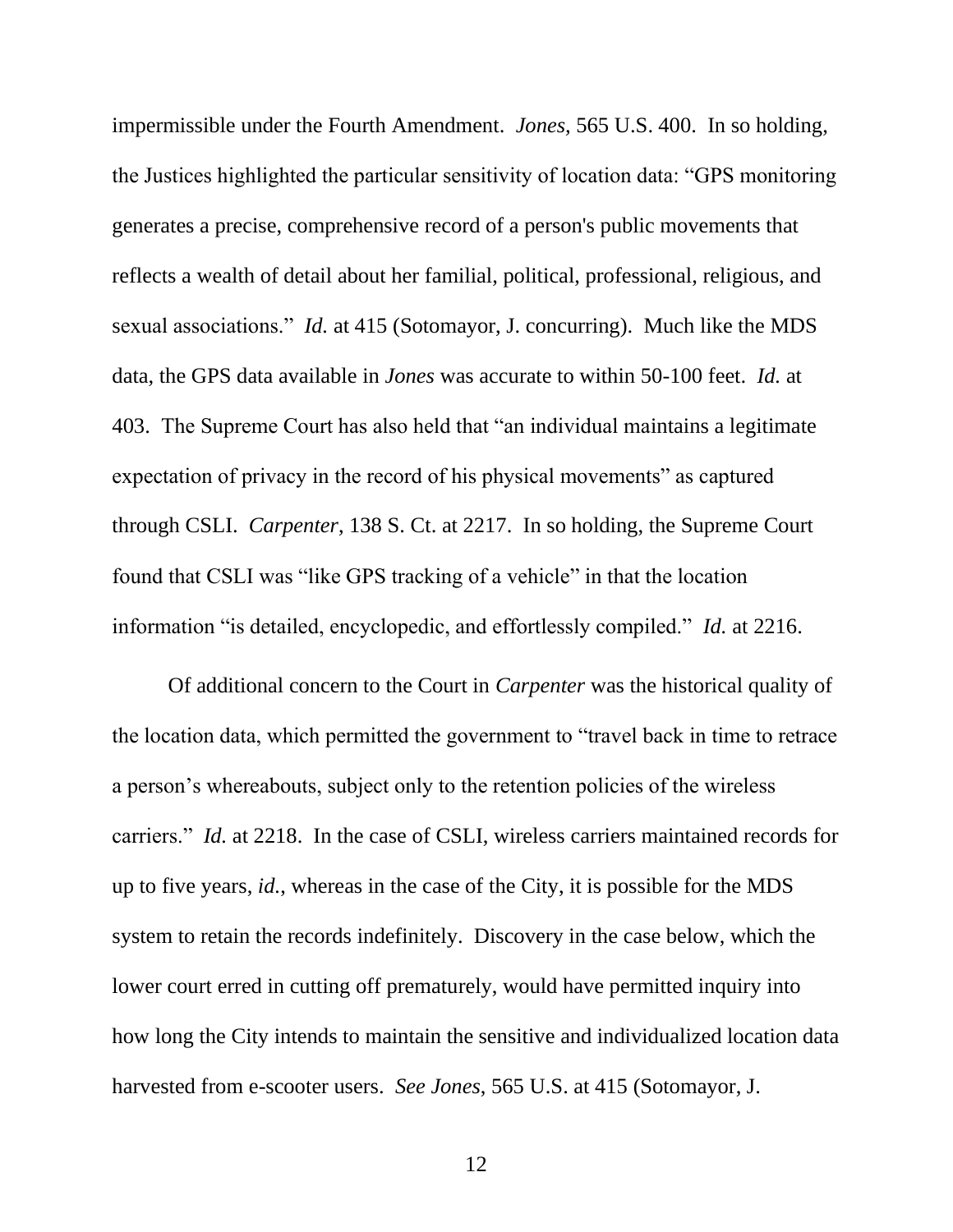concurring) ("The government can store such records and efficiently mine them for information years into the future.").The longer such records are maintained in their individualized form, the greater the risk of re-identification.

The Court in *Carpenter* also made clear that location records that, "in combination with other information, deduce a detailed log of [a person's] movements" implicate the Fourth Amendment. *Id.* at 2218. In the case of *Carpenter*, other information was necessary because the CSLI was only accurate to within one-eighth to four square miles. *Id.* at 2218. Here, GPS technology is much more accurate than CSLI. And while "other information" may be necessary to re-identify an individual's movements, the constitutional precept is the same both cases involve individually identifiable location records that should be protected under the Fourth Amendment.

Another particularly relevant example is *Leaders of a Beautiful Struggle v. Baltimore Police Dep't*, 2 F.4th 330 (4th Cir. 2021), wherein an *en banc* panel of the Fourth Circuit considered the Aerial Investigation Research ("AIR") program, an aerial surveillance program of the Baltimore Police Department that utilized aerial photography to track historic movements related to serious crimes. *Id.* at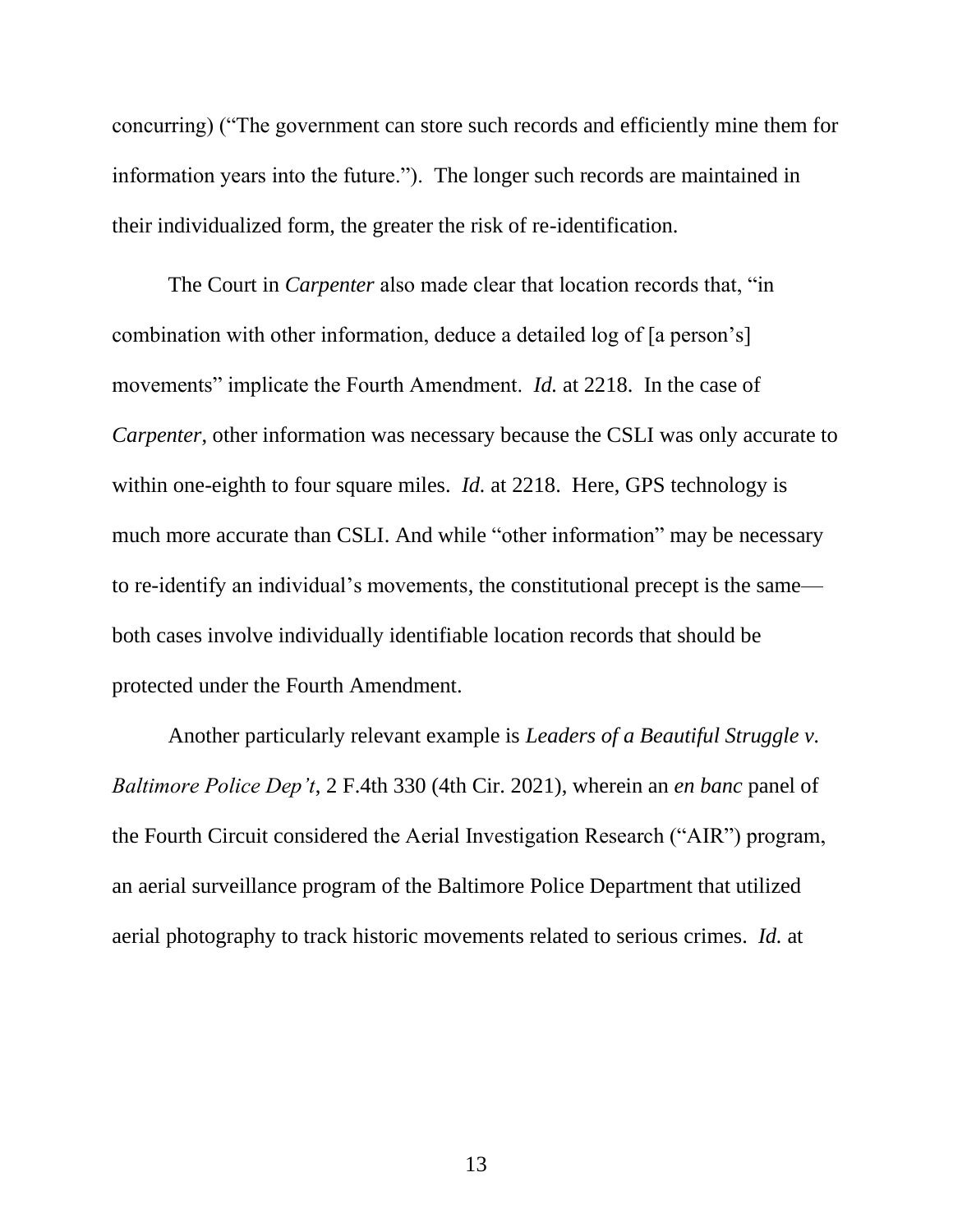3.<sup>9</sup> The AIR program planes tracked around 90% of the City of Baltimore each day for twelve hours, weather permitting, and then maintained that data for 45 days. *Id.* Photographic resolution of images captured by the AIR program was limited to one pixel per person or vehicle, meaning that individuals could be made visible "but only as blurred dots or blobs." *Id.* Analysts on the ground would then analyze the AIR program data after serious crimes happened to determine whether the AIR program images could be utilized to track persons of interest related to those crimes. *Id.*

In holding that the AIR program likely constituted a warrantless search in violation of the Fourth Amendment, the Fourth Circuit found that the AIR program essentially permitted the government to access a "detailed, encyclopedic" record of where everyone came and went within the City of Baltimore over a month-and-ahalf. *Id.* at 8. Although the AIR program was anonymized in that the persons of interest showed up as single pixels on the aerial photographs, the Court found that the pixels could easily be re-identified by governmental authorities using publicly available information, government data systems, and deductive reasoning. *Id.* at 9- 10. In closing, the Fourth Circuit warned that the "Fourth Amendment must

<sup>&</sup>lt;sup>9</sup> Because this case is not yet paginated, the page references are to the Westlaw printout of the case.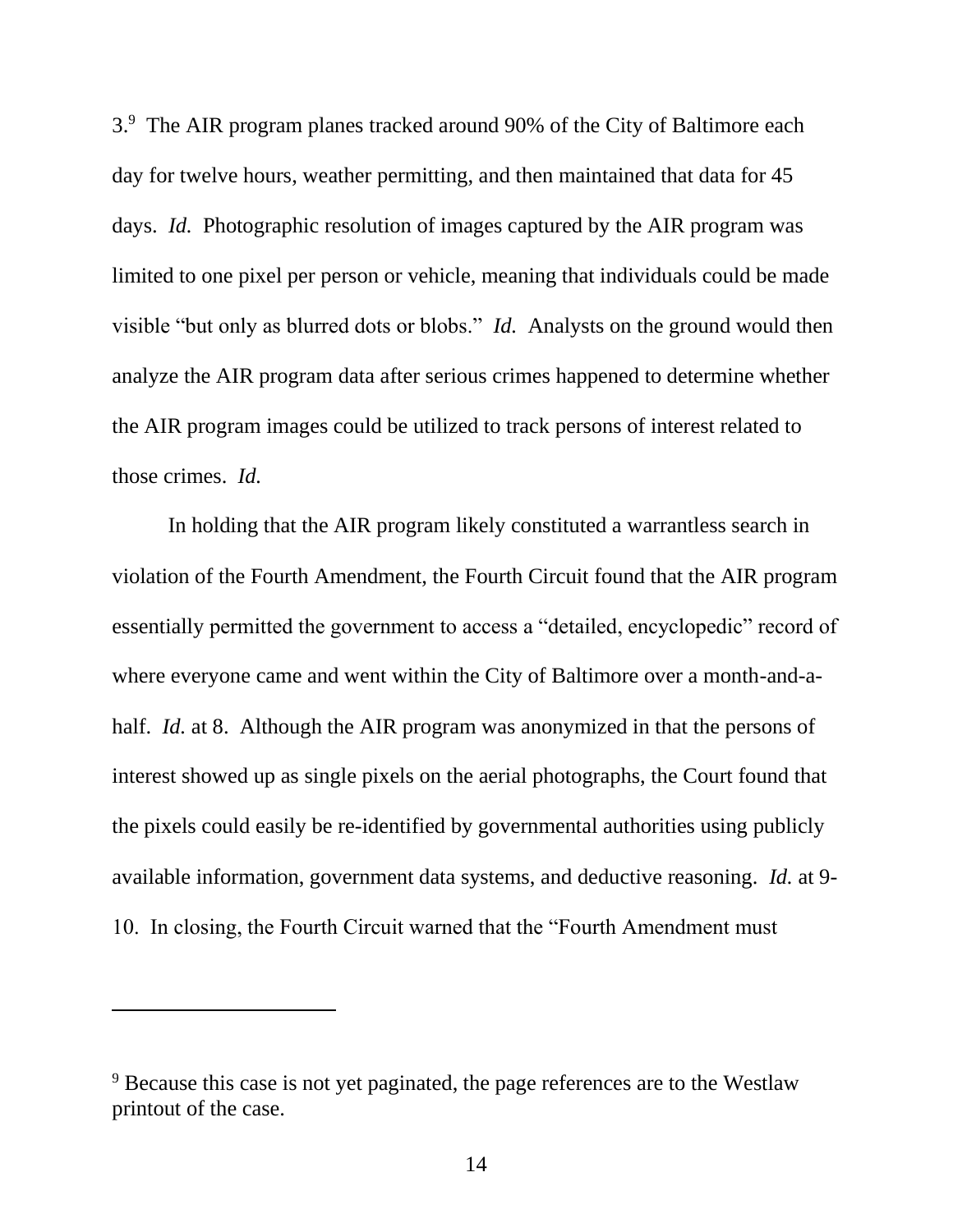remain a bastion of liberty in a digitizing world" and that as technological advances in the name of advancing public safety arise, "the role of the warrant requirement remains unchanged[.]" *Id.* at 12.

## **C. The City's MDS Program is Part of a Broader Surveillance Trend by Cities to Collect Granular Data on Individuals' Daily Activities and Movements.**

Although created by the City, MDS is now being adopted broadly—by 130 cities and public agencies so far. *Who is Using MDS?*, Open Mobility Foundation.<sup>10</sup> These cities and public agencies are located in the United States, Canada, and South America, meaning that an individual is now compelled potentially, without his or her knowledge or agreement—to disclose his or her granular and particularized location information on a real-time (and historical) basis with multiple state and local governments every time that person rents an escooter, whether at home or abroad. This granular and particularized tracking of individuals has become so attractive to governments that cities and public agencies are looking to use MDS to also track users of ride-share companies such as Uber

<sup>&</sup>lt;sup>10</sup> Available at https://www.openmobilityfoundation.org/mds-users/#cities-usingmds.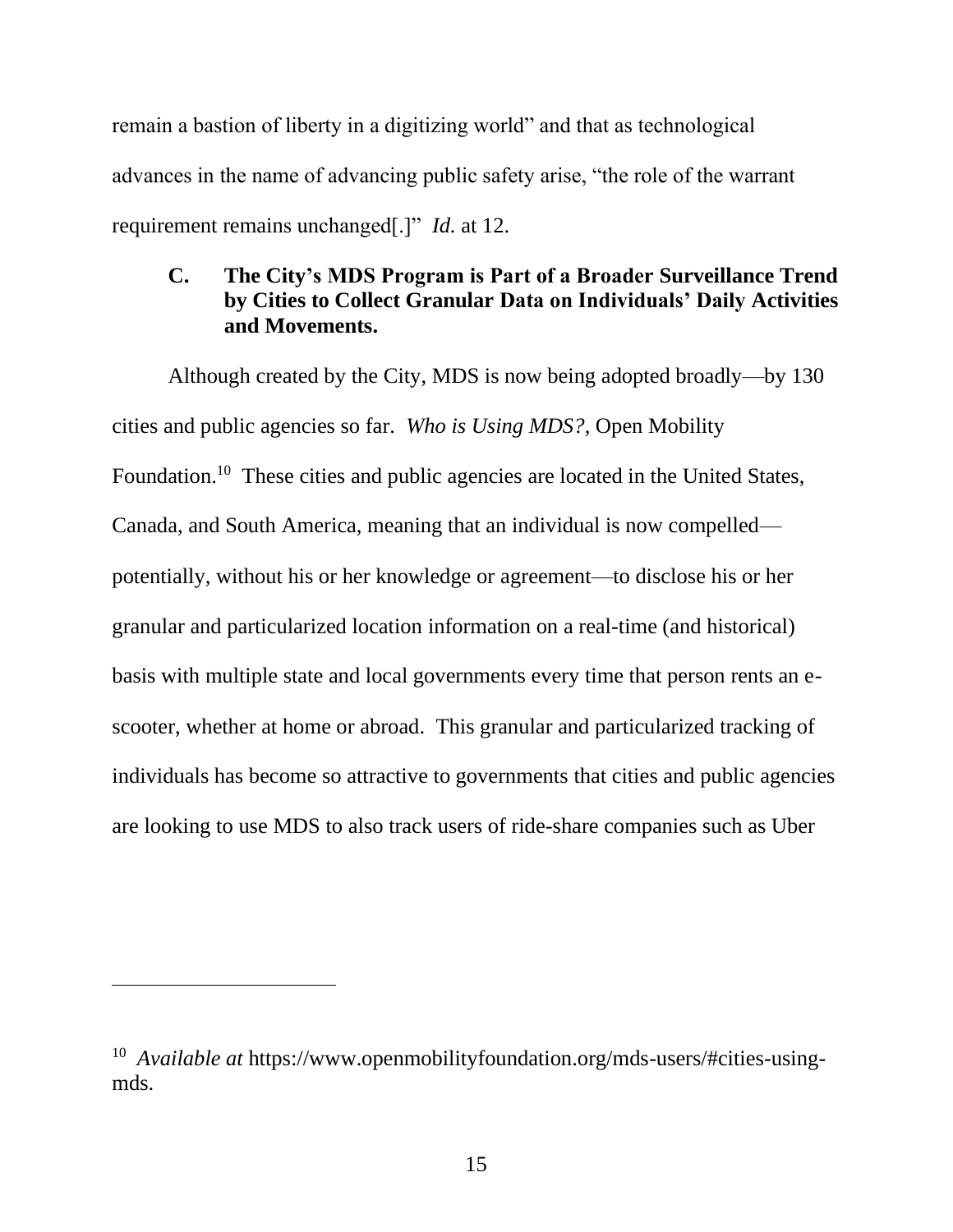and Lyft. *See* CDT, *CDT Letter to Los Angeles World Airports Regarding Compelled Disclosure of Airport Visitor Information,* Dec. 16, 2020, at 1. 11

For example, in a January 17, 2020 letter to the Los Angeles City Council, Los Angeles World Airports ("LAWA"), which operates LAX, stated that it was working with a consultant to "leverage MDS and LADOT's technology solution to facilitate the collection, tracking, and analysis" of Uber and Lyft operations around LAX "*in real-time* and to *an accuracy level* that allows LAWA to effectively manage and provide for more efficient ground transportation operations at LAX." 1/17/2020 Letter to Hon. Mike Bonin from LAWA. At 6-7 (emphasis in original).<sup>12</sup> LAWA also stated that it would steadfastly oppose any legislation that would hinder or limit its "data collection ability" and support any legislation that "strengthen[ed] the sharing of location data, trip origination and destination[.]". *Id.*  at 7. By expanding MDS to other types of ride and vehicle sharing, the City is making it so that the Fourth Amendment is a luxury available only to those who can afford to purchase or lease, park, and fuel their own private vehicles.

<sup>11</sup> *Available at* https://cdt.org/insights/cdt-letter-to-los-angeles-world-airportsregarding-compelled-disclosure-of-airport-visitor-information/.

<sup>&</sup>lt;sup>12</sup> Available at https://clkrep.lacity.org/onlinedocs/2018/18-0449\_rpt\_LAWA\_01-17-2020.pdf.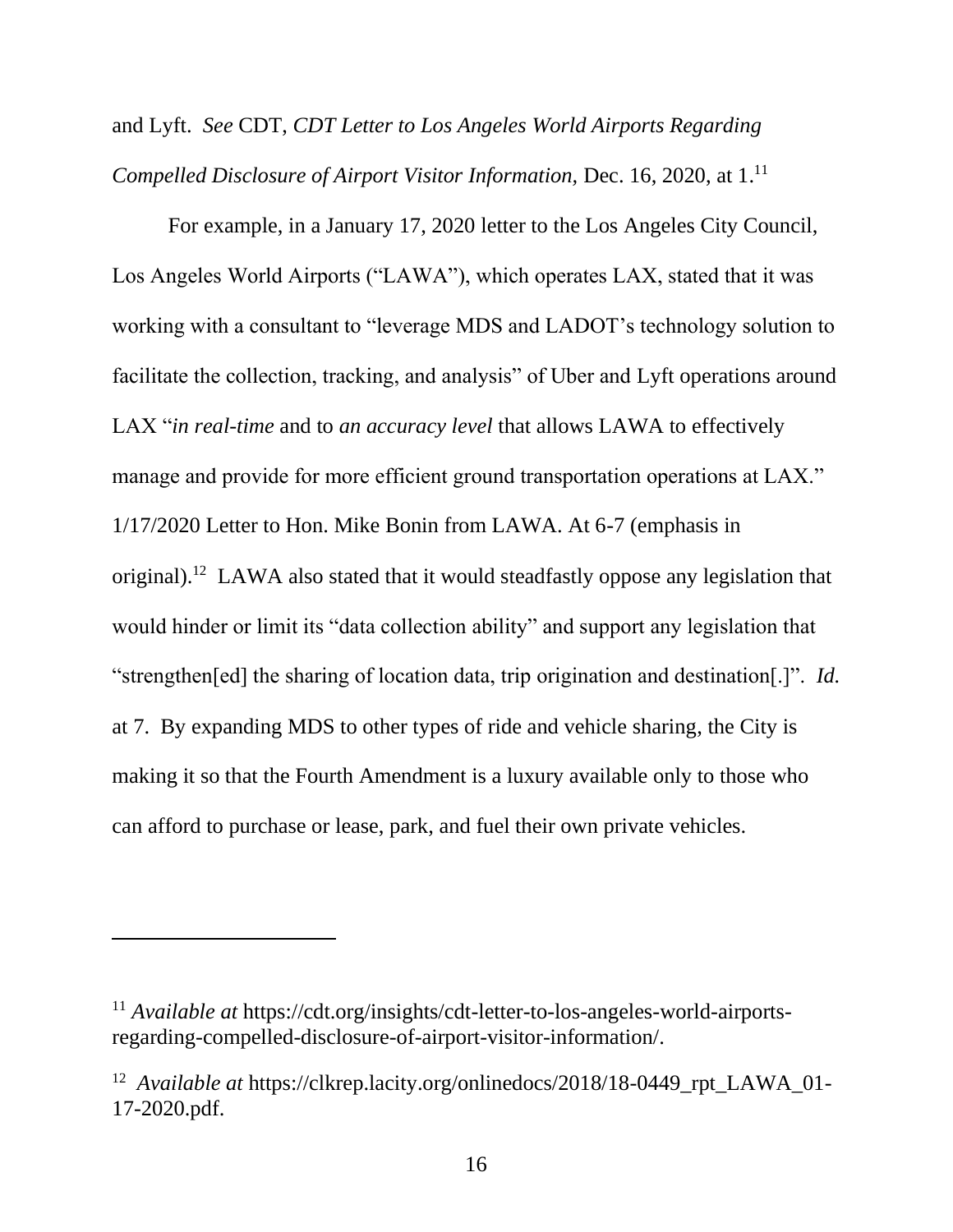The compelled disclosure of individualized and precise location information at the heart of this case is a facet of the larger effort by many cities to reimagine themselves as "smart cities," using data from connected devices to address every day, generalized problems like crowded streets, energy distribution, air quality, and trash collection. But increased compelled disclosure of citizens' data can erode their privacy such that these "smart cities" become "surveillance cities" and, in the name of so-called equitable distribution of mobility assets, the cities surveil those who may not be able to afford private vehicles free from the kind of individualized location monitoring that is the subject of this appeal. The Court below should have fully evaluated, with the benefit of discovery, whether MDS passed the point of privacy erosion that violated the Fourth Amendment. Because it did not, reversal is warranted.

#### **II. THE CITY'S MDS PROGRAM DOES NOT MEET ANY RECOGNIZED EXCEPTION TO THE FOURTH AMENDMENT.**

Contrary to the district court's view, the detailed, precise, pervasive, cheap, and efficient tracking of millions of Americans in previously impossible ways does not fall within an exception to the Fourth Amendment.

# **A. Courts Apply Exceptions to the Warrant Requirement Narrowly When Considering the Government's Use of Rapidly Developing Technology.**

In the absence of a warrant, "a search is reasonable only if it falls within a specific exception to the warrant requirement." *Riley v. California*, 573 U.S. 373,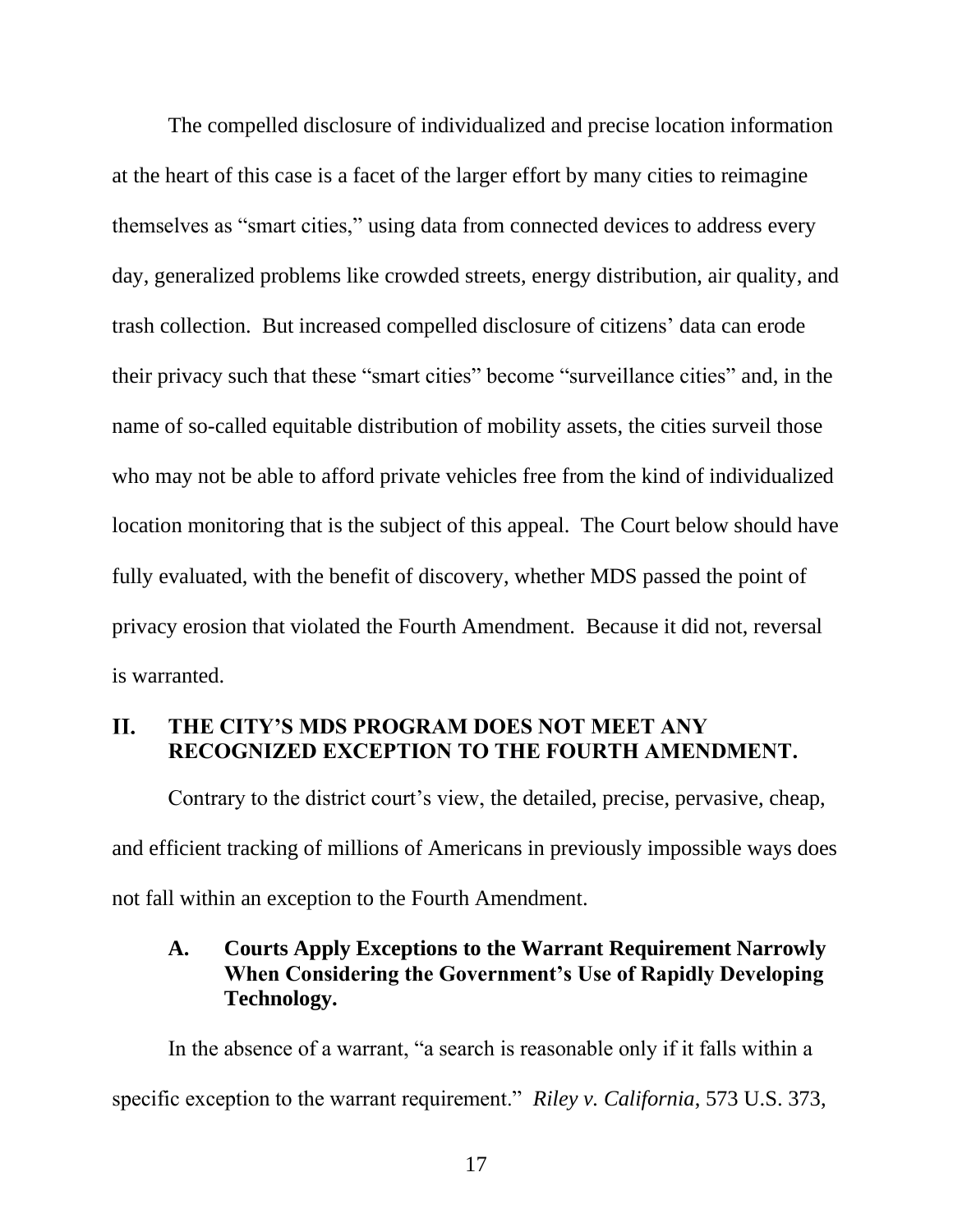382 (2014). Generally, warrantless searches of location information that reveal an individual's presence in homes, offices, houses of worship, medical facilities, and other spaces that receive the highest protection under the Fourth Amendment is forbidden. *See, e.g., Kyllo*, 533 U.S. at 40; *United States v. Karo*, 468 U.S. 705, 716 (1984). Further, "[w]hen confronting new concerns wrought by digital technology, this Court has been careful not to uncritically extend existing precedents." *Carpenter*, 138 S. Ct. at 2222. Put another way, courts are "obligated—as '[s]ubtler and more far-reaching means of invading privacy have become available to the Government'—to ensure that the 'progress of science' does not erode Fourth Amendment protections." *Id.* at 2223 (quoting *Olmstead v. United States*, 277 U.S. 438, 473-74 (1928) (Brandeis, J., dissenting)).

For example, in *Kyllo*, the Court examined whether law enforcement's use of a new infrared technology, not generally available to the public, that detected heat emanating from a house (and thus the likely presence of heat lamps utilized to grow marijuana within) constituted a search within the meaning of the Fourth Amendment. 533 U.S. 27. The Court found that there were limits "upon this power of technology to shrink the realm of guaranteed privacy" and resisted "mechanical interpretation of the Fourth Amendment" that would leave an individual "at the mercy of advancing technology." *Id.* at 34-35. The Court also noted that the infrared technology it was dealing with in *Kyllo* was "relatively

18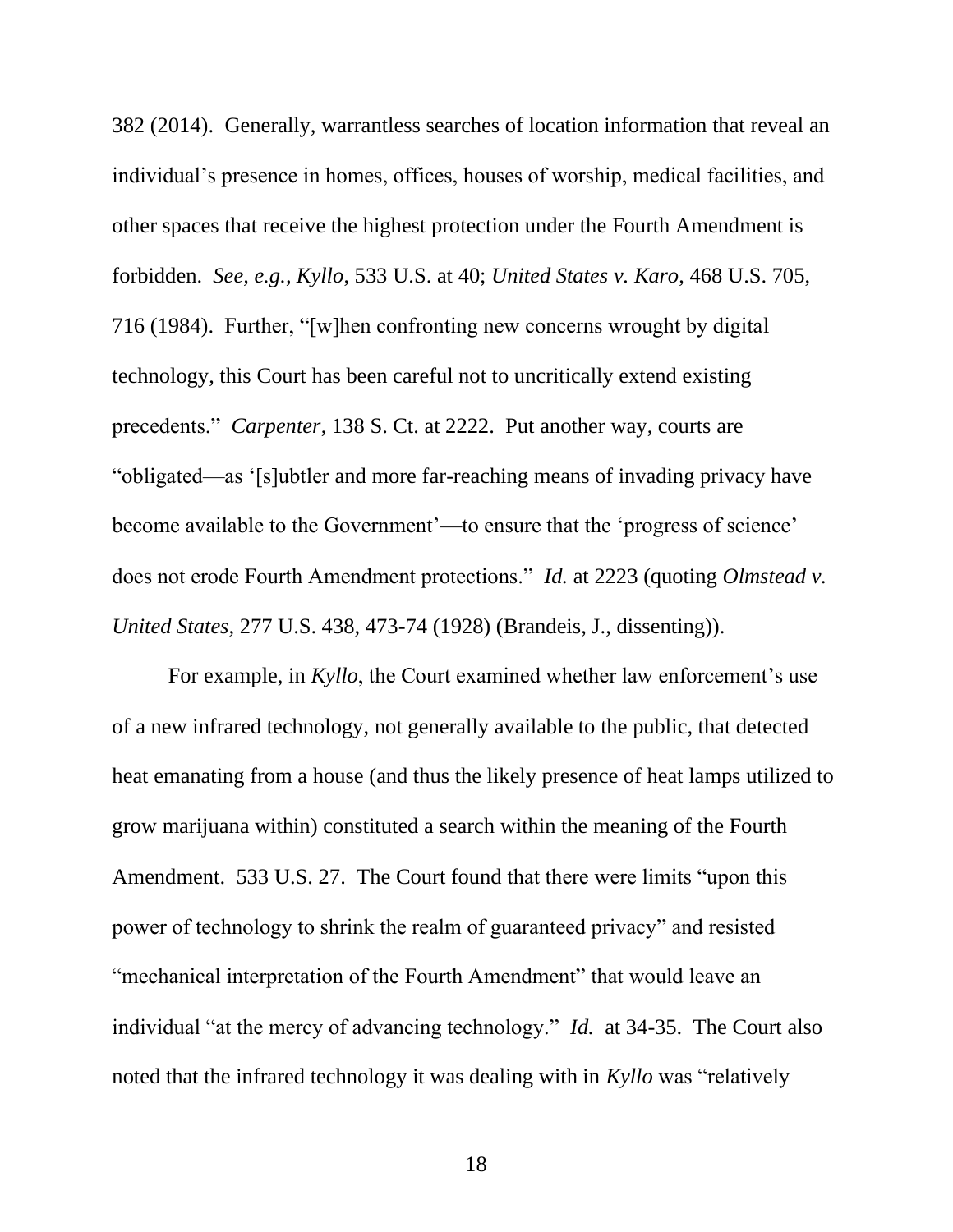crude" but the Court's Fourth Amendment jurisprudence "must take account of more sophisticated systems that are already in use or in development." *Id.* at 36.

In *Carpenter*, the Court dealt with CSLI, the precision of which was rapidly increasing on account of advances in the technology and the growth in the number of cell phone towers. In rejecting a mechanical application of the "third-party doctrine," which finds that "a person has no legitimate expectation of privacy in information he voluntarily turns over to third parties," *Smith v. Maryland*, 442 U.S. 735, 743-44 (1979), the Court found that it should show a "special solicitude for location information in the third-party context." *Carpenter*, 138 S. Ct. at 2219. In particular, given the "unique" ability of CSLI to record, store, and later provide to the government "a detailed and comprehensive record of [a] person's movements," the Court held that "the fact that the information is held by a third party does not by itself overcome the user's claim to Fourth Amendment protection." *Id.* at 2217. This was true even though telecommunications companies collect CSLI for commercial purposes, just as mobility providers collect MDS data for commercial purposes, finding "that distinction does not negate [a person's] anticipation of privacy in his physical location." *Id.*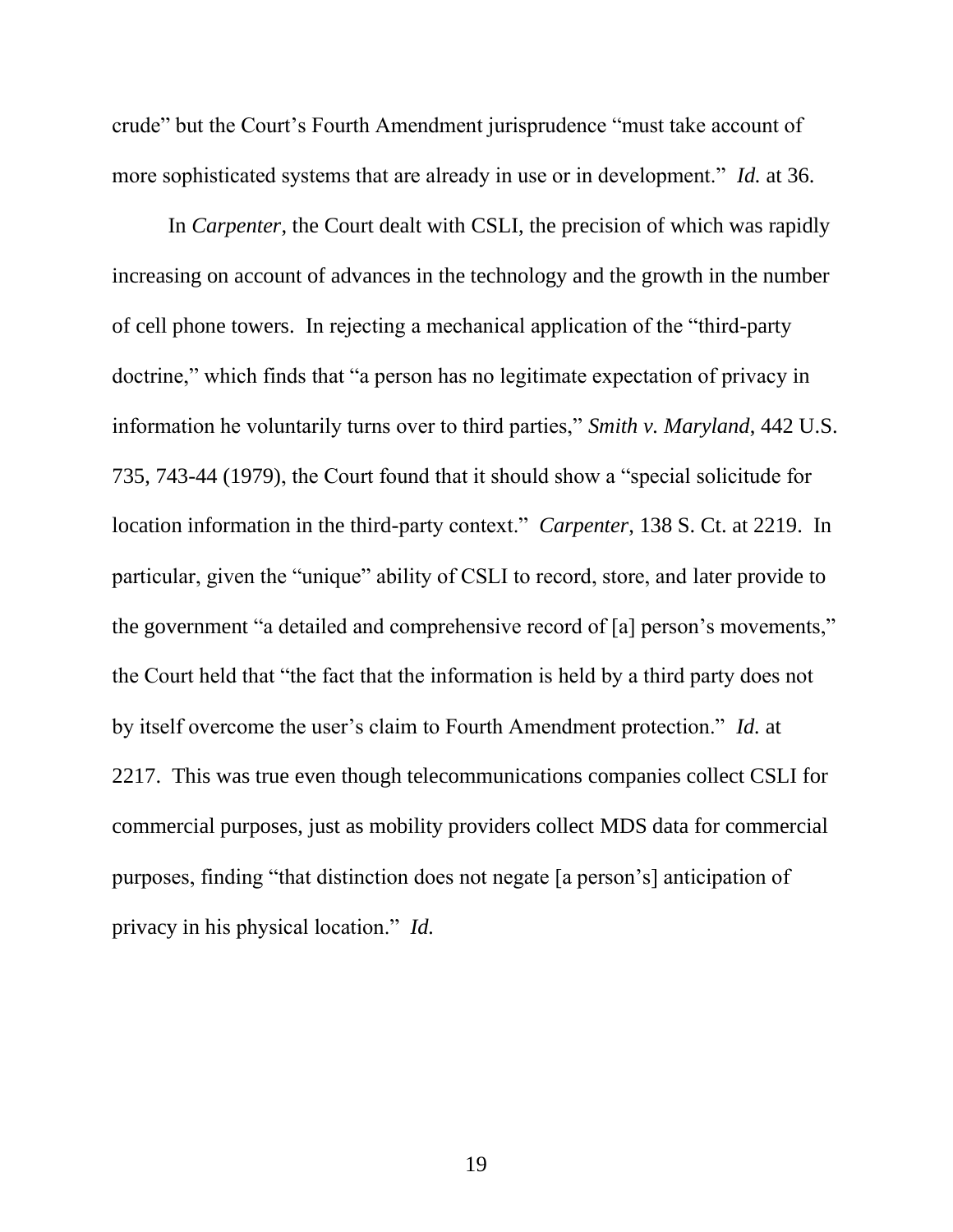**B. The District Court Erred in its Application of the Administrative Search Doctrine to Individualized E-Scooter Location Information Because MDS Does Not Meet the Exception's Narrow Requirements.**

#### *1. The Administrative Search Doctrine Applies Only to Industries More Closely Regulated than E-Scooters.*

In addition to improperly holding, at the motion to dismiss stage without the benefit of any discovery at all, that compelled disclosure of information under the MDS standard was not a "search" under the Fourth Amendment, the district court also improperly held in the alternative that MDS was a permissible administrative search. First, administrative searches are only permissible where there is "such a history of government oversight that no reasonable expectation of privacy . . . could exist for a proprietor over the stock of such an enterprise." *Marshall v. Barlow's, Inc.*, 436 U.S. 307, 313 (1978); *see also Camara v. Mun. Ct. of City & Cty. of San Francisco*, 387 U.S. 523, 528 (1967) (noting that this exception to the warrant requirement is narrowly defined). Such enterprises are limited to "pervasively regulated business[es]," *United States v. Biswell,* 406 U.S. 311, 316, (1972), or "closely regulated" industries "long subject to close supervision and inspection." *Colonnade Catering Corp. v. United States,* 397 U.S. 72, 74, 77 (1970). The mobility industry is neither.

In *City of Los Angeles v. Patel*, the Court held that hotels were not so "pervasively regulated" as to come within the administrative search exception to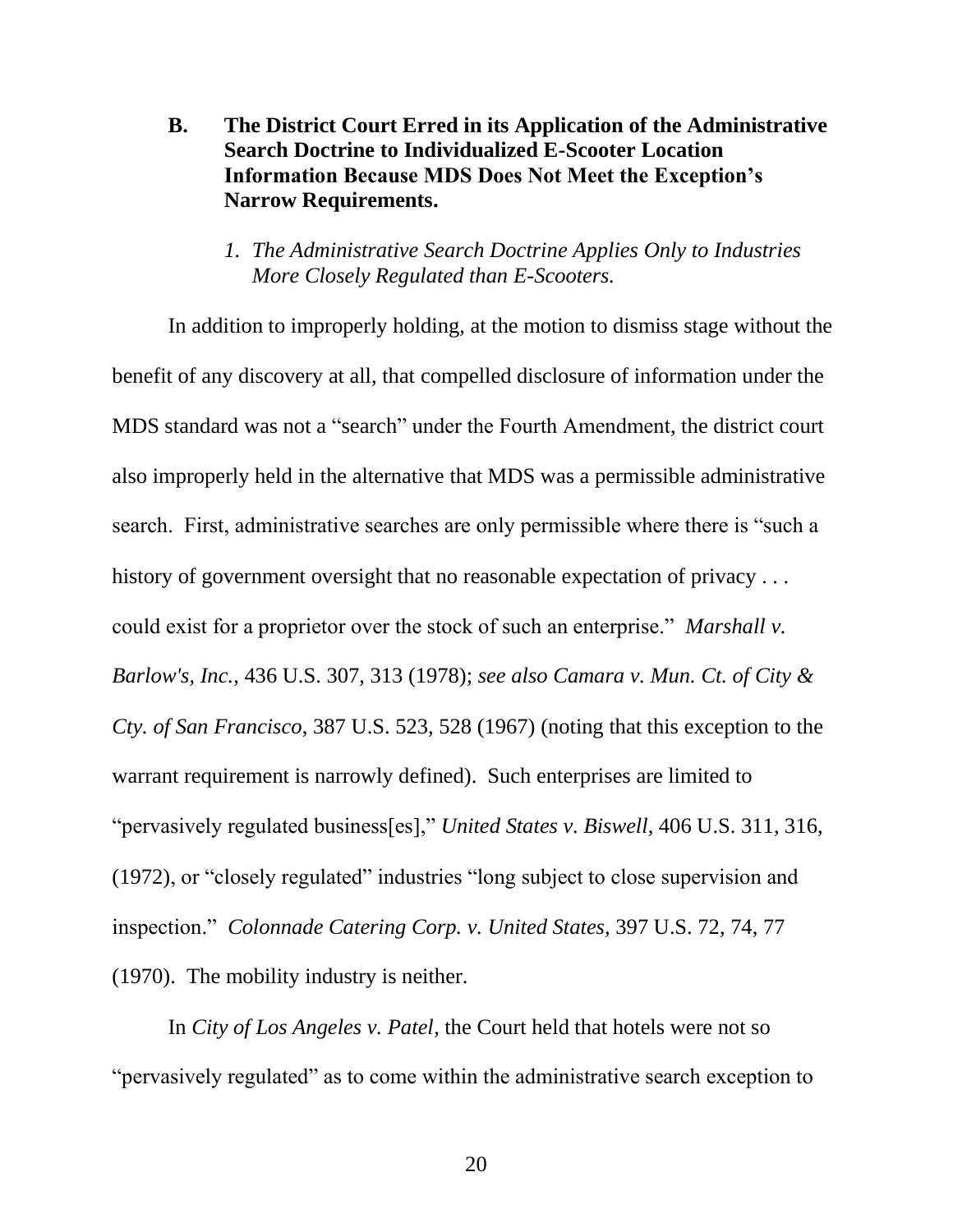the warrant requirement. 576 U.S. 409, 426 (2015). In so holding, the Court noted that it had identified only four industries that had such a history of government oversight that no reasonable expectation of privacy could be formed for an administrative search of such: liquor sales, firearms dealing, mining, and running an automobile junkyard. The Court reaffirmed that the "clear import of our cases is that the closely regulated industry . . . is the exception." *Id.* at 424 (internal quotation marks omitted).

In comparison to the City of Los Angeles hotel regulations the Court considered in *Patel*, e-scooters are far less regulated. Hotel purveyors must follow guidelines that regulate such aspects as workers' compensation, health and sanitation, and hotel service charges, and hotel guests must provide a significant amount of information to hotels depending on whether they have a reservation, are utilizing cash for payment, are checking into their room with a person or an automated system, and the length of their stay.

Yet, the *singular* universal requirement for e-scooter riders in the City of Los Angeles is that the riders must possess a valid driver's license. *See* Cal. Veh. Code § 21235. As for e-scooter providers, they are required to obtain a permit (as every business in the City is required to do), carry general commercial insurance, and utilize adequate methods to convey to users that they must follow traffic and parking laws. *See* Cal. Civ. Code § 2505; LAMC §§ 21.03(a), 21.09(a); City of

21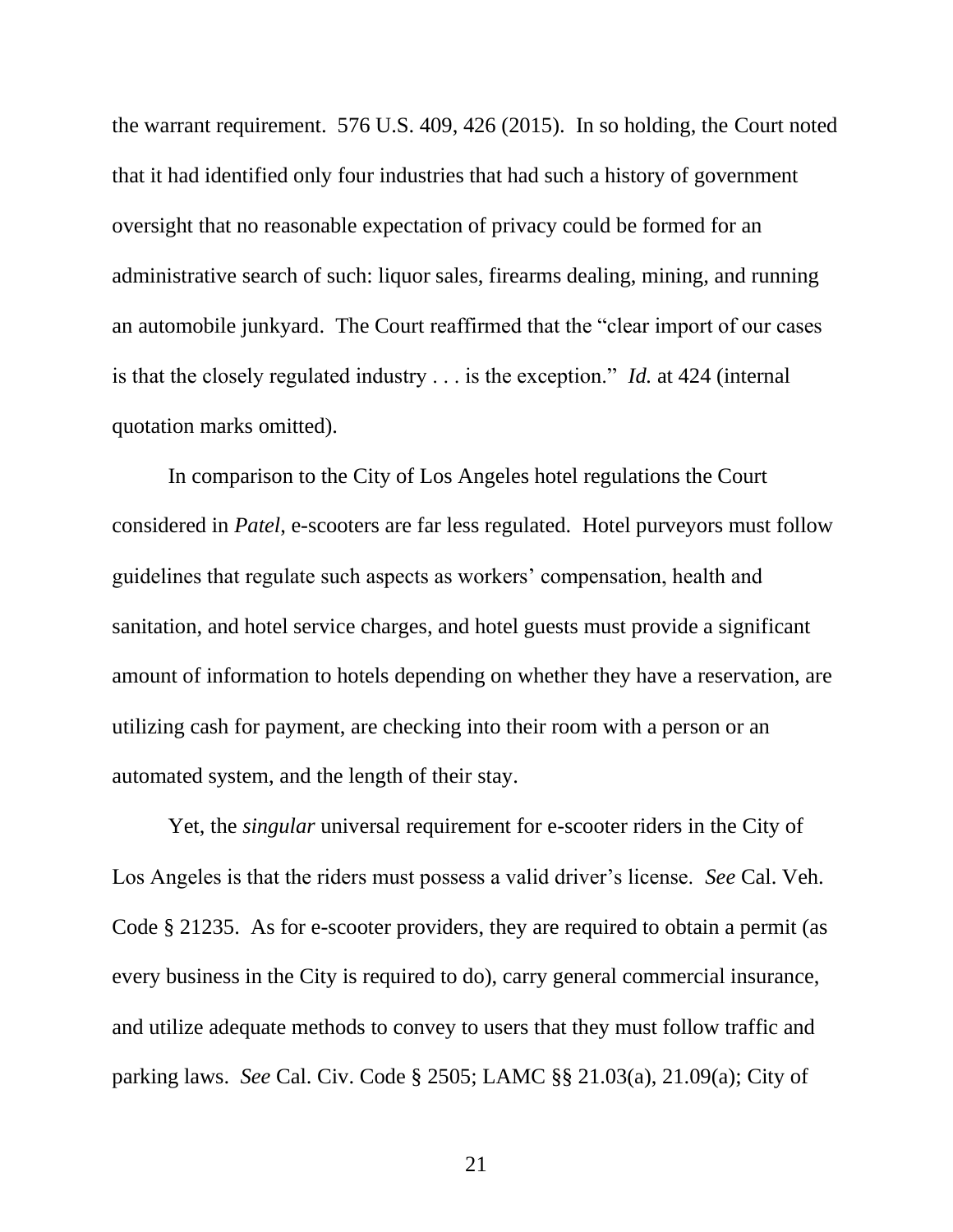Los Angeles, *On-Demand Mobility Rules and Guidelines* (2021). 13 Put simply, this is not the level of government oversight that subjects an entire industry to the administrative search exception to the Fourth Amendment and the district court erred on this ground.

> *2. Mass Compelled Disclosure of Individualized Scooter Location Information is Not Necessary to Advance the Generalized Needs the City Identified.*

Further, assuming *arguendo* that the rental of e-scooters was somehow on par with the likes of firearm and liquor sales, the City did not sustain its burden below to justify application of the administrative search exception. To warrant application of this exception to the Fourth Amendment, the government must satisfy three additional criteria: (1) there must be a "'substantial' government interest that informs the regulatory scheme pursuant to which the inspection is made;" (2) the "warrantless inspections must be 'necessary' to further [the] regulatory scheme;" and (3) the "statute's inspection program, in terms of the certainty and regularity of its application, [must] provid[e] a constitutionally adequate substitute for a warrant." *Patel*, 576 U.S. at 426 (quoting *New York v. Burger*, 482 U.S. 691, 702-703 (1987)).

<sup>&</sup>lt;sup>13</sup> Available at https://ladot.lacity.org/sites/default/files/documents/on-demandmobility-rules-and-guidelines-2021.pdf.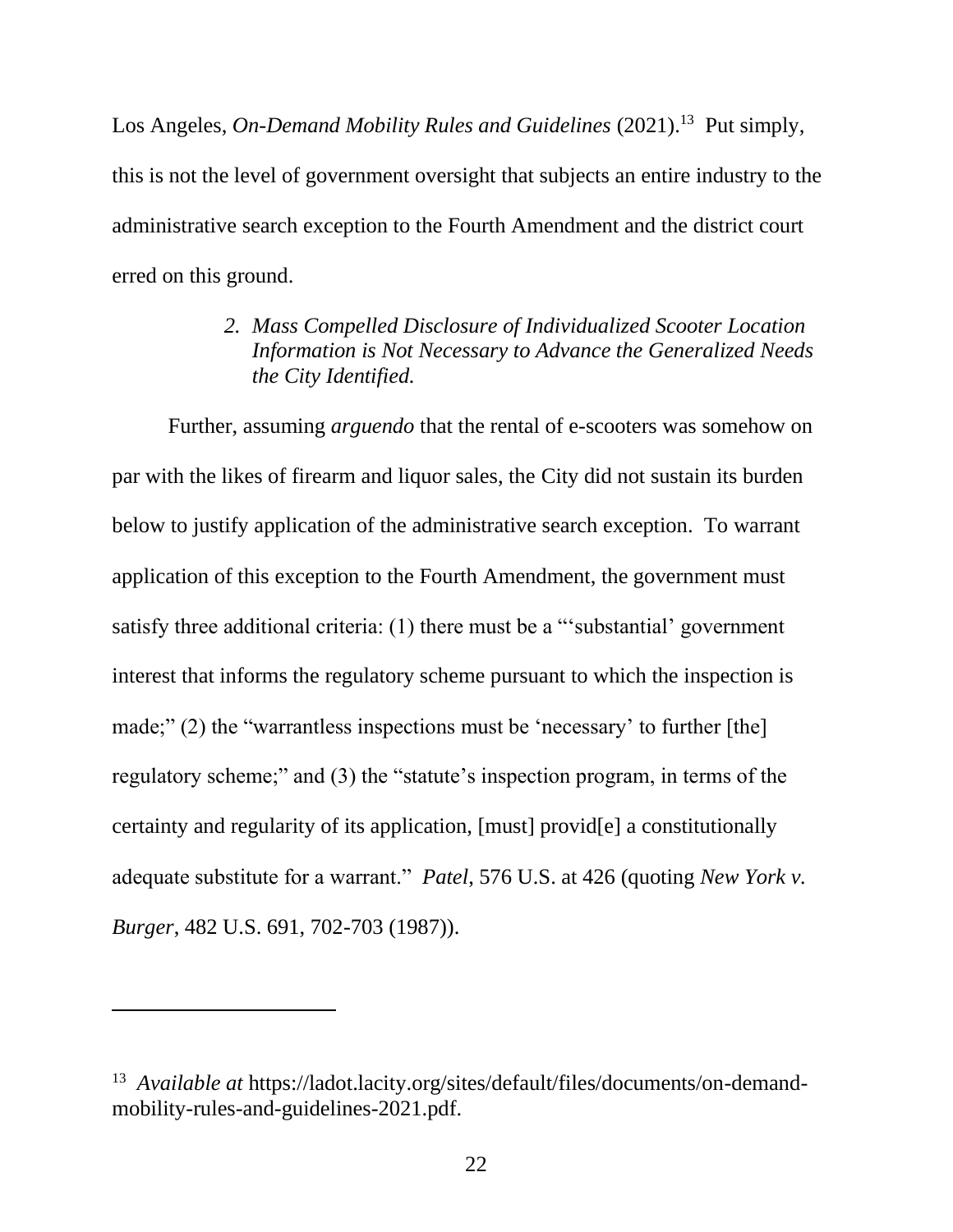Here, the MDS program's compelled disclosure of precise, individualized location data is unnecessary because, as shown below, the City's stated goals in creating MDS would be adequately served by data aggregation, differential privacy, and/or sampling. Because less invasive means of data collection would meet the goals of the City's regulatory scheme, it cannot—at this stage of the litigation—meet their burden to demonstrate that the administrative search exception applies.

The needs identified by the City below in the MDS system are exceptionally *general* in nature. In the City's motion to dismiss, it identified a stated interest in "actively" managing "private mobility providers and the public rights of way" and "promot[ing] a transportation system free from discrimination." (Case No. 2:20 cv-0544-DMG-AFM, Docket No. 18 at 9-10.). The City did not—and could not identify a policy goal for MDS that would require the granular and individualized location data it is currently acquiring from e-scooter users.<sup>14</sup> Addressing the broad,

 $14$  To be fair, the City did not spend any time briefing the administrative search exception before the district court other than a singular line in its reply brief, which stated that "despite the narrowness of the 'closely regulated industry' exception, this new micro-mobility platform, a cousin and precursor to autonomous vehicles, surely falls within the ambit of the exception." (Case No. 2:20-cv-0544-DMG-AFM, Docket No. 25 at 18.). The City cited no legal support for this proposition below.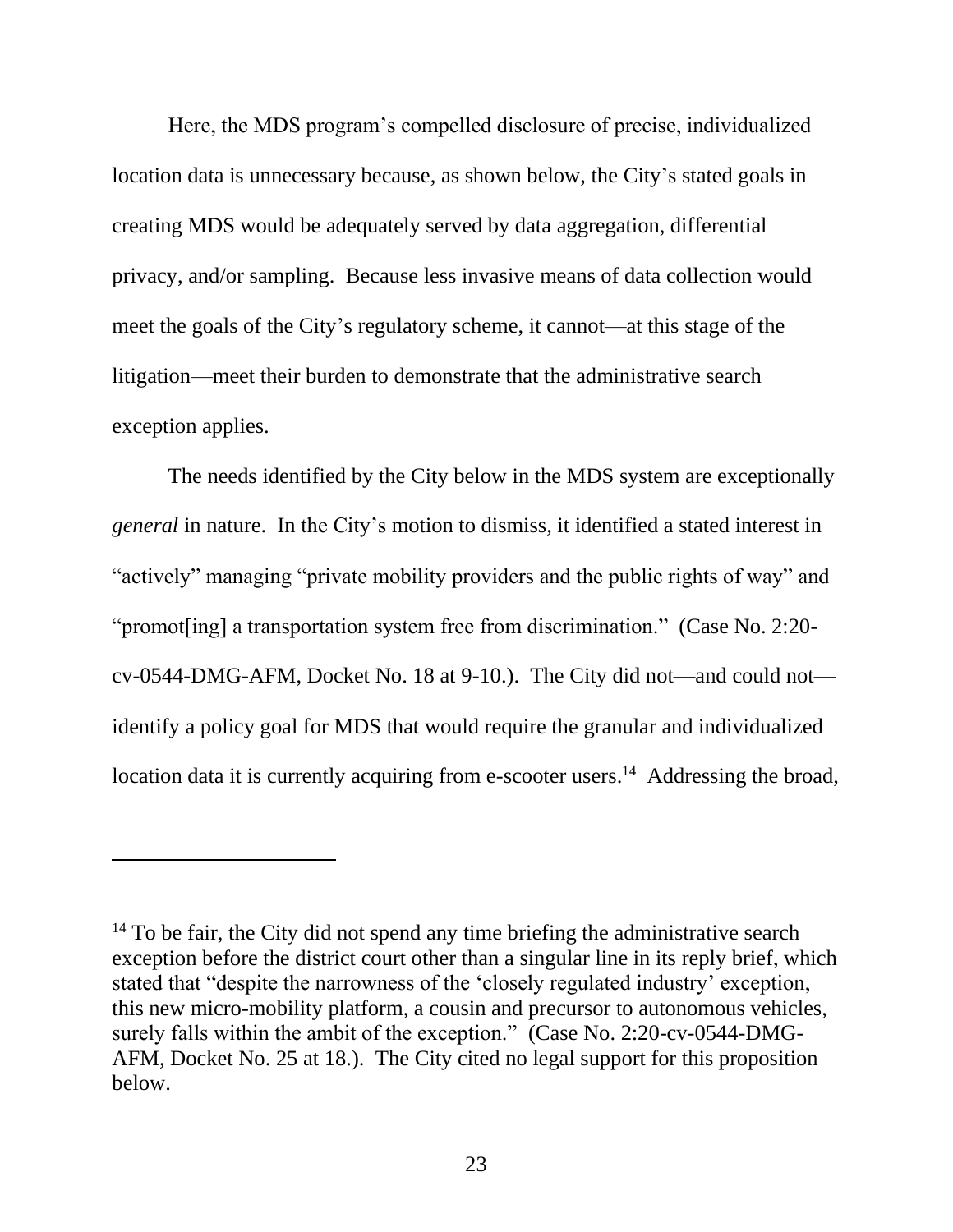generalized concerns put forth by the City at this stage of the litigation, they quite simply do not need individualized trip data to manage crowded streets or cluttered sidewalks or to ensure that mobility providers are serving disparate socioeconomic areas of the City of Los Angeles in a non-discriminatory fashion. Aggregated location data and sample sets would meet the stated goals of improving safety, efficiency, and equity of distribution in e-scooters in a far narrower fashion and in a manner that does not infringe on individuals' right to privacy in their real-time and historical location data.

## *3. The City's Data Needs Could be Met With Use of Privacy-Preserving Techniques Such as Aggregation, Sampling, and/or Differential Privacy.*

Even were we to assume some specific policy goals that the City did not put before the district court, aggregate data, sample sets, and/or differential privacy are more than sufficient to address them. For example, the City may be interested in finding out how many e-scooters travel along a particular street between certain hours, what the high-frequency travel streets are for e-scooters, the average speeds at which e-scooters travel on a street, where inactive e-scooters are potentially clogging sidewalks, and if mobility companies are making e-scooters available to all communities on an equitable basis. However, these policy concerns do not require individual riders' mobility data, such as precise and individualized route information, to meet these imagined policy goals.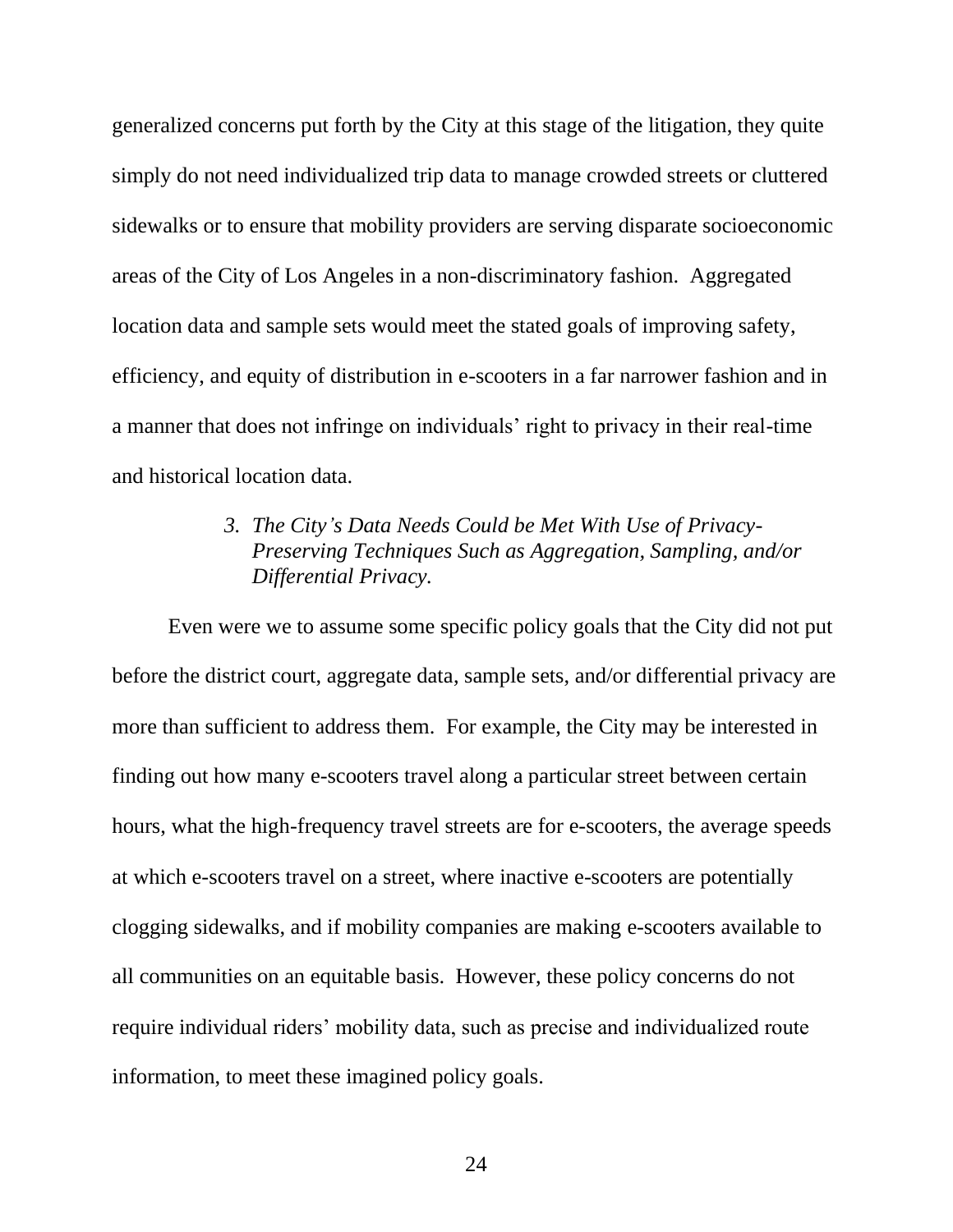The City should not be able to collect a treasure trove of real-time and historical individualized location data without providing an individualized reason for why they need to collect such data. The administrative search exception to the Fourth Amendment is *only* available where "[l]arge interests are at stake, and inspection is a crucial part of the regulatory scheme[.]" *Biswell*, 406 U.S. at 315 (discussing federal regulation of the interstate traffic in firearms). Here, particularized location data inspection is not a crucial part of the regulatory scheme because the City's policy goals are easily met by generalized inspections that rely on aggregating data, sampling data, and differential privacy.

Aggregating data significantly decreases the chance that any one individual e-scooter user could be identified, without negatively impacting the usefulness of the data to the City. Aggregation could easily be accomplished by inserting a third-party intermediary between the information feed captured through MDS and cities such that the third-party intermediary keeps individual route data in an isolated (and highly secure) environment and then feeds the cities aggregated data relevant to that city's particular transportation and equity interests. Such intermediaries' collection, use, and disclosure of shared information would need to be closely regulated.

There are at least two companies that already act as intermediaries for MDS data—Remix and Populus. Remix "takes information about individual trips and

25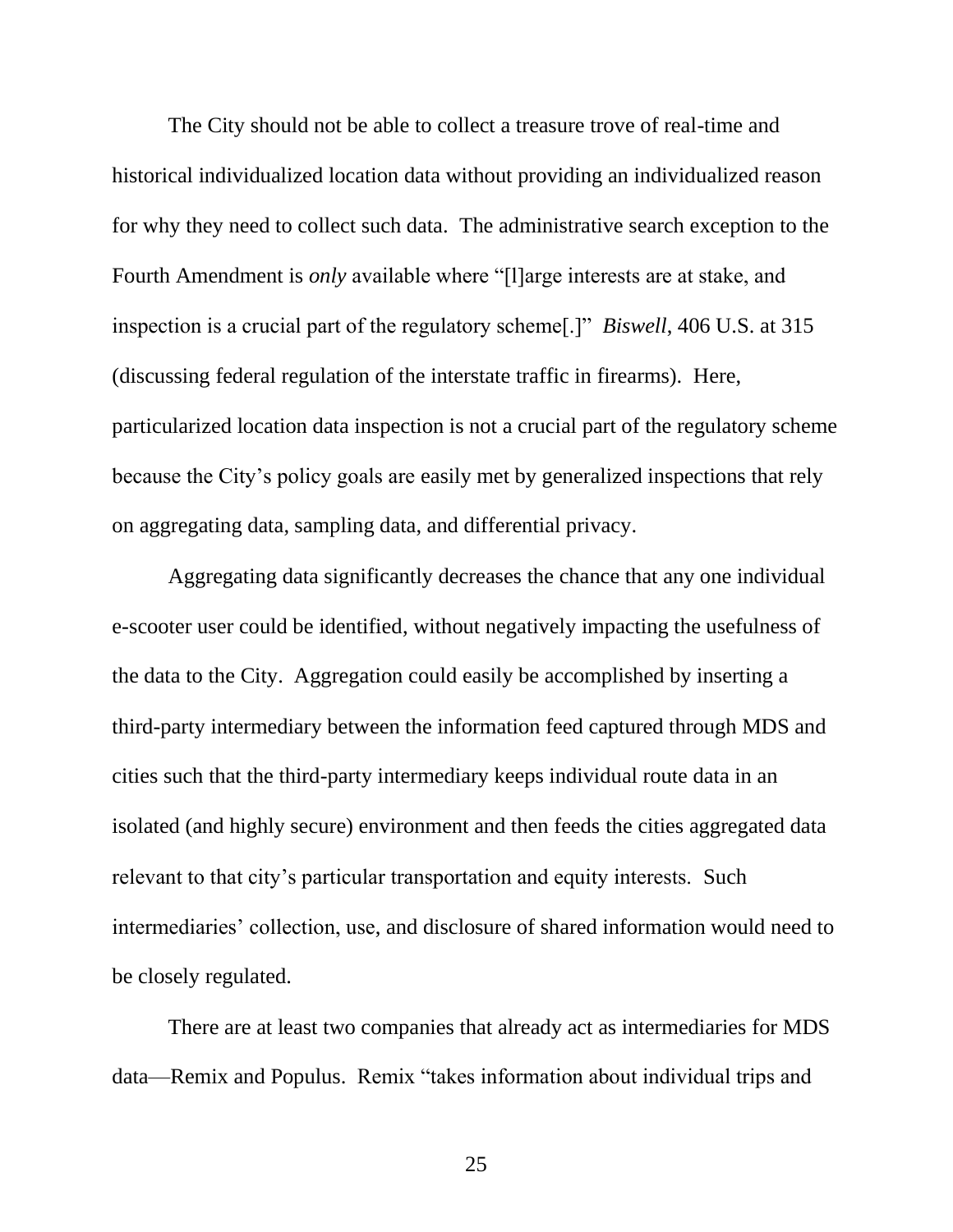combines them together into data that allows cities to answer important questions without revealing any single person's activity." Jascha Franklin-Hodge, *Aggregating Mobility Data to Protect Privacy*, Remix (May 28, 2019). 15 Similarly, Populus "processes route data for individual trips into insights about the most common routes that people take on scooters without revealing the exact traces of individual trips." *A Practical Guide to Mobility Data Sharing and Cities*, Populus, at 14 (May 2020).<sup>16</sup> As Populus notes, holding "individual-level, sensitive information can be more difficult or expensive for cities that may not have the data management protocols to protect this data and to limit access to it." *Id.*

Unlike the City, most other MDS users are interested in this level of protection for individualized location data, with Populus noting that 80% of those cities that utilize the MDS system use a third-party data platform, such as Populus, to manage their data. *Id.* Were the City utilizing either Remix or Populus, it would still be able to answer the questions of whether mobility providers were equitably distributing e-scooters in low-income neighborhoods and where the

<sup>&</sup>lt;sup>15</sup> *Available at https://www.remix.com/blog/aggregating-mobility-data-to-protect*privacy.

<sup>16</sup> *Available at* https://www.populus.ai/white-papers/mobility-data.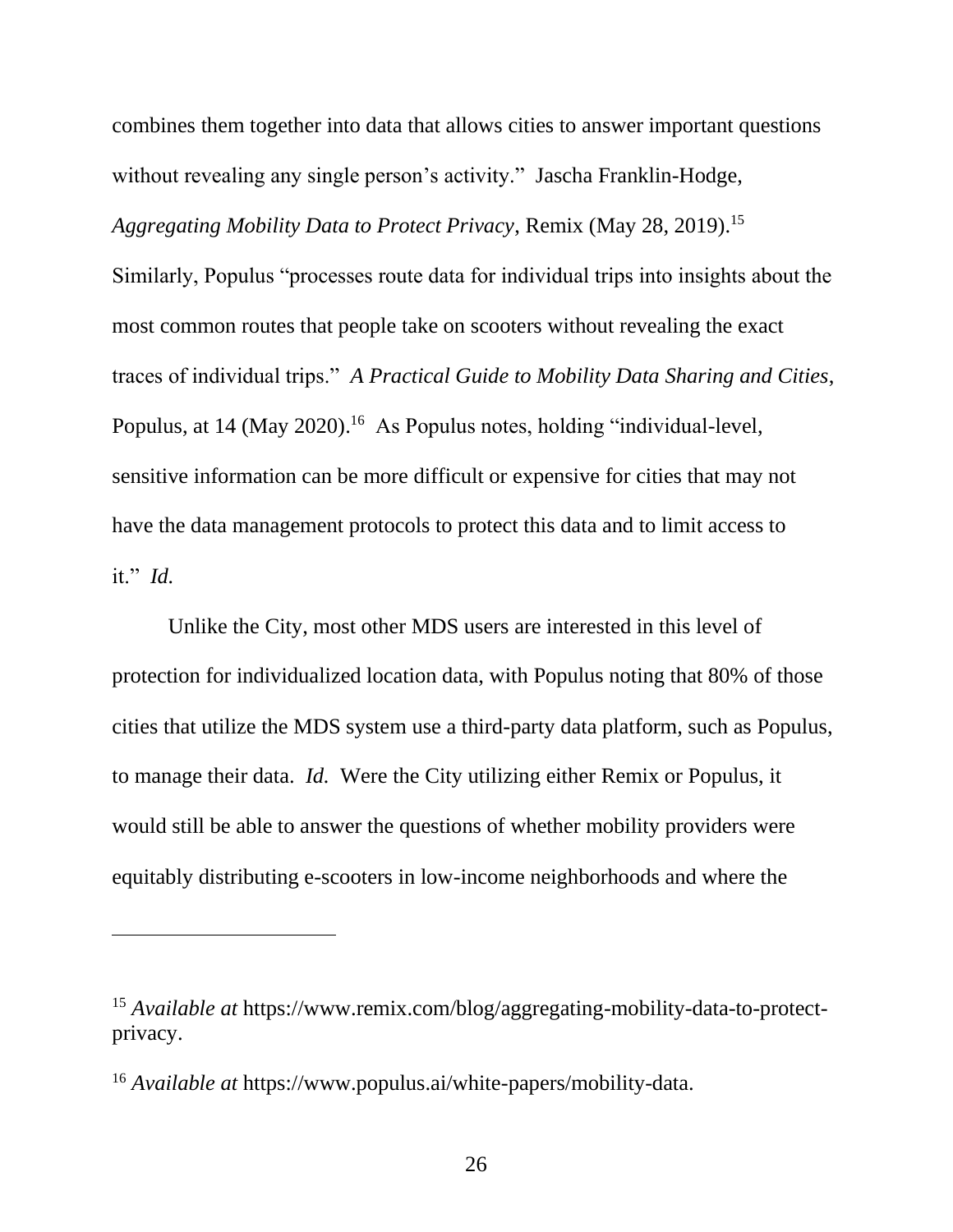majority of e-scooter trips were taking place on city streets without individually surveilling its citizenry on a daily basis and cataloguing their movements in violation of the Fourth Amendment. *See* Dr. Regina Clewlow, *A Practical Guide To Mobility Data Sharing,* Forbes (Aug. 28, 2019, 10:37 AM). 17

Likewise, the City could use sampling to accomplish their goals. For example, if the goal is to determine whether e-scooters are adequately serving a particular part of the City of Los Angeles, the City could request data about escooter use in that part of the City for a specific period of time only. If the City receives a complaint that e-scooters are clogging a particular city street during the afternoon rush hour, it can request data about scooter use during that time and on that particular thoroughfare. Instead of this more targeted approach, the City demands a broad, on-going disclosure of individualized e-scooter location information that is far more intrusive than is necessary to meet its policy goals.

In a similar vein, the City could utilize differential privacy to meet its stated policy goals without subjecting e-scooter users to the risk that their anonymized location data would be re-identified. Differential privacy is a "rigorous mathematical definition of privacy" that seeks to ensure that the outcome of any

<sup>17</sup> *Available at* https://www.forbes.com/sites/reginaclewlow/2019/08/28/apractical-guide-to-mobility-data-sharing/?sh=3737340199c9.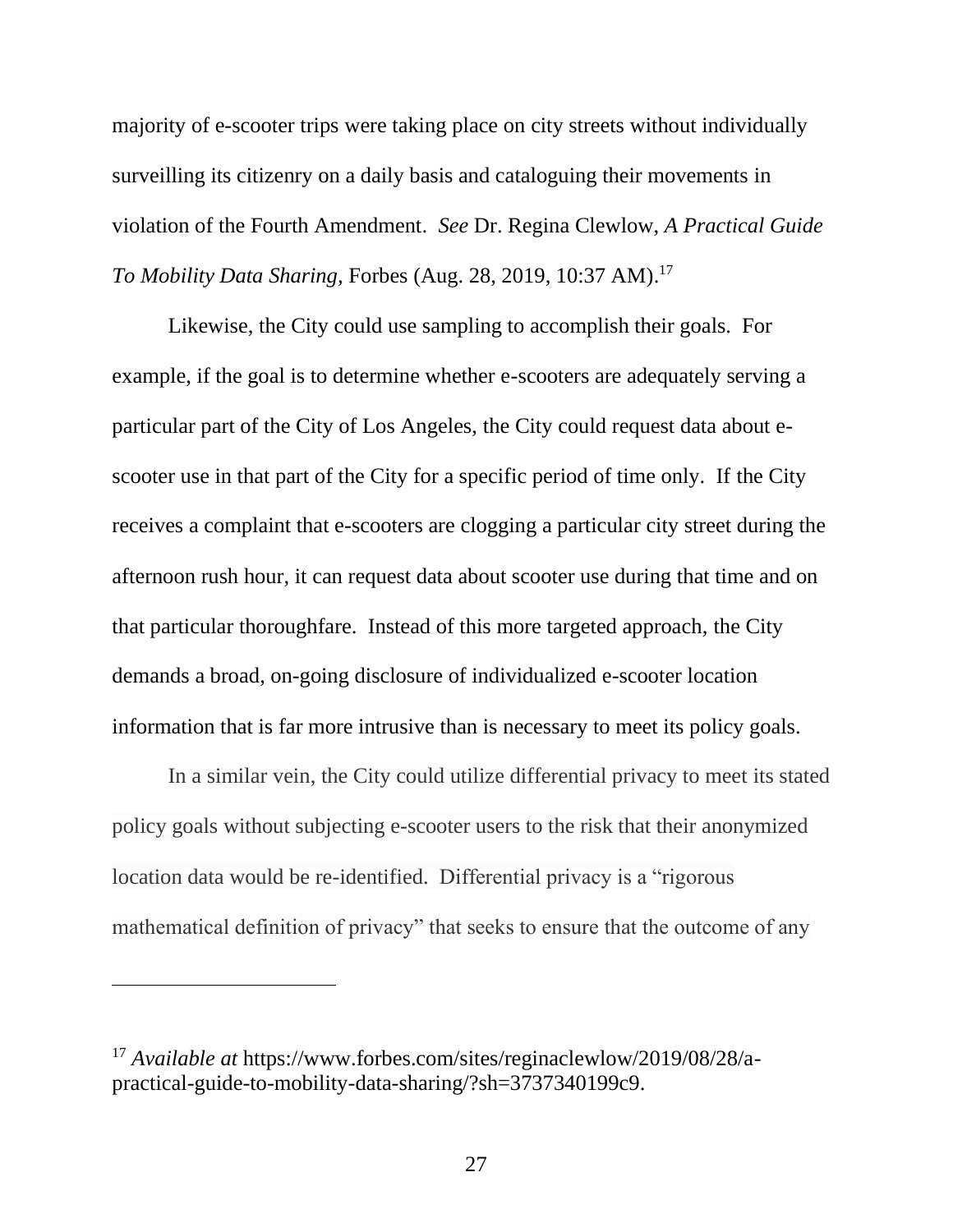statistical analysis is not linked to any of the individual data included in the original dataset. *Differential Privacy*, Harvard University Privacy Tools Project (July 22, 2021). 18 Differential privacy promises data subjects that they "will not be affected, adversely or otherwise, by allowing [their] data to be used in any study or analysis, no matter what other studies, data sets, or information sources are available." Cynthia Dwork & Aaron Roth, *The Algorithmic Foundations of Differential Privacy* 5 (2014). <sup>19</sup> Differential privacy accomplishes this goal by introducing into the data set "a controlled quantity of noise" that preserves statistical calculations while also "provid[ing] robust and measurable guarantees of confidentiality." Jae June Lee & Cara Brumfield, *Differential Privacy in the 2020 Census* 1-2 (Nov. 2019). 20

Differential privacy is used because even aggregated data can unintentionally reveal information about individuals in a given data set. For example, a research article coauthored by researchers from Tsinghua University in China, Stanford University in California, and the University of Göttingen in

<sup>18</sup> *Available at* https://privacytools.seas.harvard.edu/differential-privacy.

<sup>19</sup> *Available at* https://www.cis.upenn.edu/~aaroth/Papers/privacybook.pdf.

<sup>20</sup> *Available at* https://www.georgetownpoverty.org/wp-content/uploads/2019/ 11/GCPI-ESOI-Differential-Privacy-in-the-2020-Census-20191107.pdf.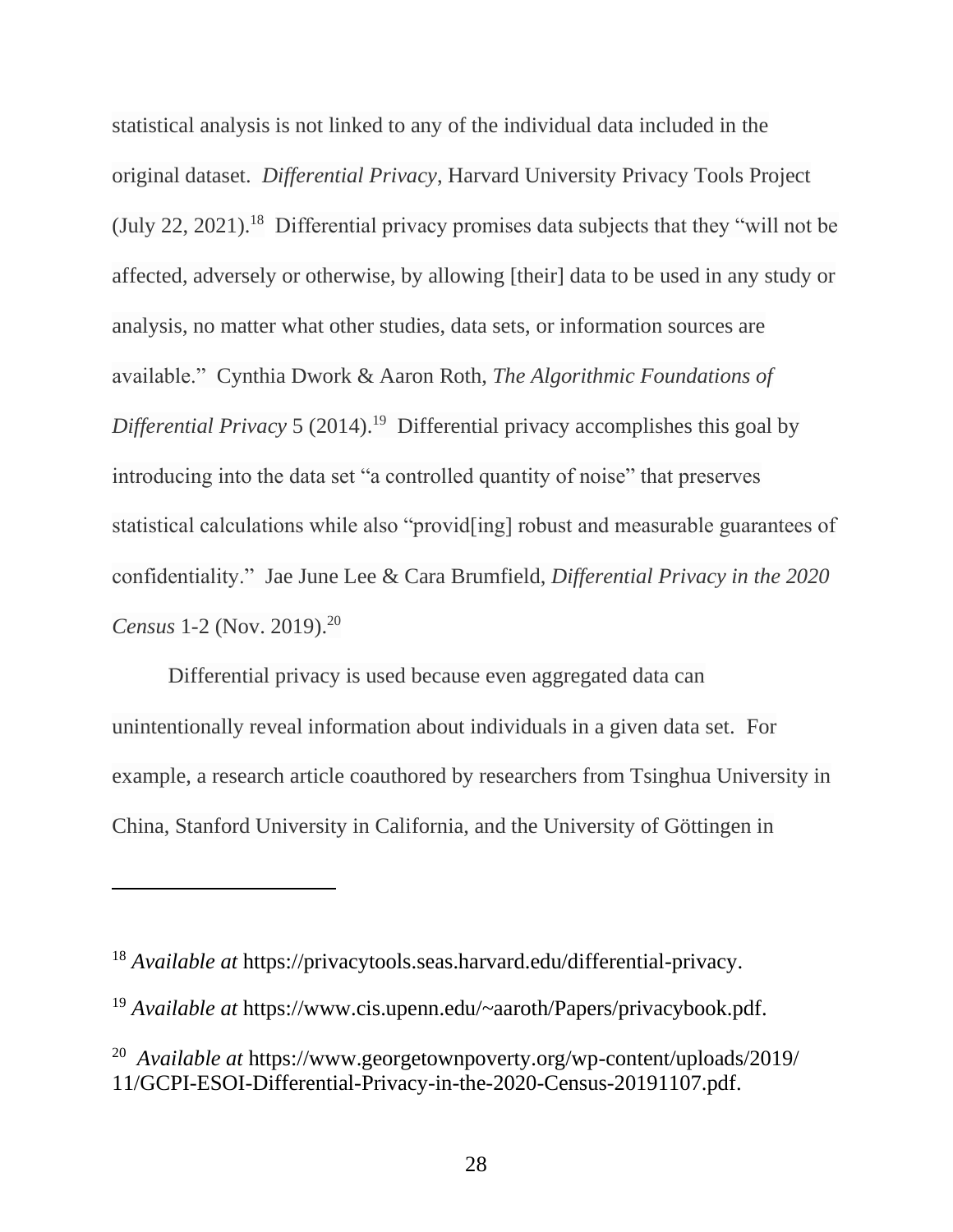Germany demonstrated that aggregated mobility data could be re-identified and linked to particular individuals. Fengli Xu et al., *Trajectory Recovery From Ash: User Privacy is NOT Preserved in Aggregated Mobility Data,* IW3C2 (April 3-7,  $2017$ ).<sup>21</sup> The researchers found this was so because "aggregating mobility records" does not preserve users' privacy, since a user's mobility pattern is regular while different from others." *Id.* at 1243. Another study offered differential privacy as a solution after determining that, given the unique nature of mobility records, the researchers could recover individual mobility trajectories with 73 to 91 percent accuracy. Zhili Chen et al., *Differentially Private Aggregated Mobility Data Publication Using Moving Characteristics*, Cornell's arXiv Service (Aug. 10, 2019). 22

There are many examples of differential privacy applied to aggregated mobility data that both successfully prevent the disclosure of individualized location information and generate useful data. For example, researchers who wanted to create a mapping program for commuting patterns within the United States used synthetic data generation and differential privacy techniques to

<sup>21</sup> *Available at* http://papers.www2017.com.au.s3-website-ap-southeast-2.amazonaws.com/proceedings/p1241.pdf.

<sup>22</sup> *Available at* https://arxiv.org/pdf/1908.03715.pdf.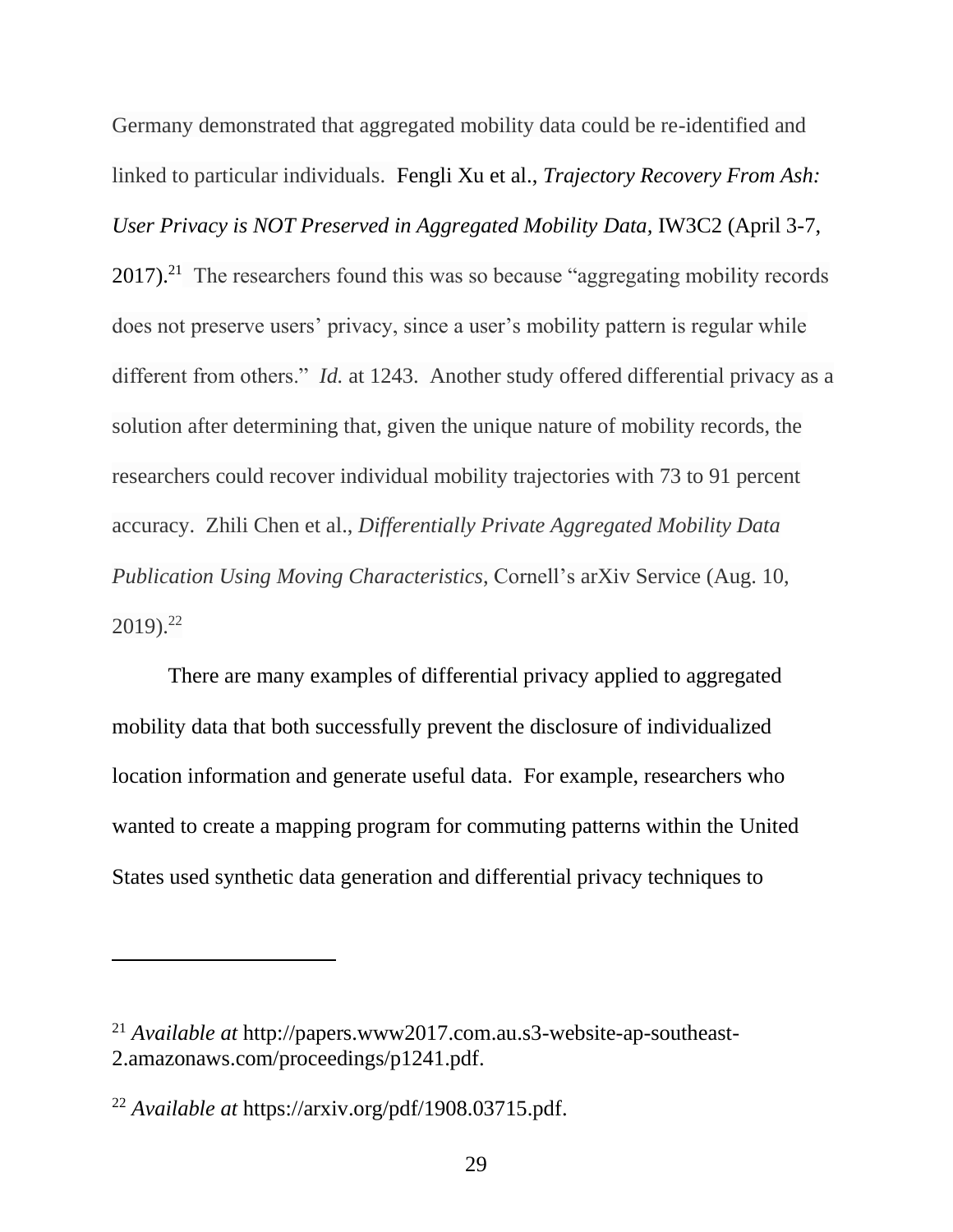preserve the commuters' privacy while achieving an accurate result. *See* Ashwin Machanavajjhala et al, *Privacy: Theory Meets Practice on the Map,* Dep'ts of Computer Science and Labor Economics, Cornell Univ. (July 22, 2021). <sup>23</sup> As another example, in working with several European institutions to "minimize traffic congestion, speed up journeys, improve safety, and reduce the amount of money spent on infrastructure," Google shared aggregated historical traffic data with differential privacy applied, to "intentionally [add] 'noise' to the data in a way that maintains both users' privacy and the data's accuracy." *Tracking Urban Mobility with Technology*, Google Europe Blog (Nov. 18, 2015). 24

Following the recommendations of research scientists, Caroline O. Buckee et al., *Aggregated Mobility Data Could Help Fight COVID-19*, Science (Mar. 23,  $2020$ ,<sup>25</sup> companies have also been using differential privacy before releasing COVID mobility data. *See* Google, *COVID-19 Community Mobility Reports* (2021); <sup>26</sup> *see also* Paige Maas et al., *Facebook Disaster Maps: Aggregate Insights* 

<sup>23</sup> *Available at* http://www.cse.psu.edu/~duk17/papers/PrivacyOnTheMap.pdf.

<sup>&</sup>lt;sup>24</sup> *Available at https://europe.googleblog.com/2015/11/tackling-urban-mobility*with-technology.html.

<sup>&</sup>lt;sup>25</sup> Available at https://science.sciencemag.org/content/sci/early/2020/03/20/science. abb8021.full.pdf.

<sup>26</sup> *Available at* https://www.google.com/covid19/mobility/.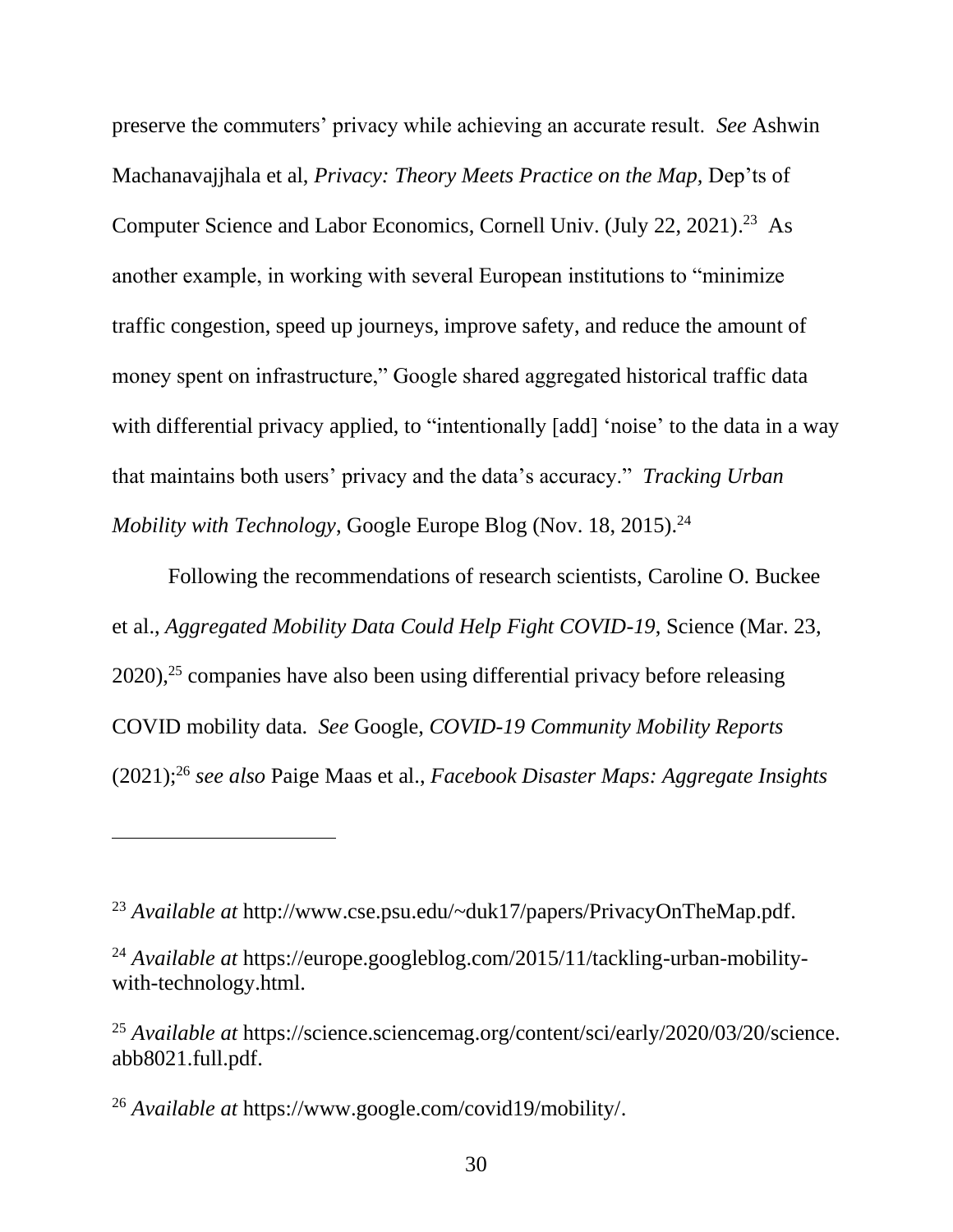*for Crisis Response & Recovery*, Facebook (May 2019) (aggregated mobility data for natural disaster relief released with "add[ed] random noise and dropp[ed] small counts," i.e., differential privacy).<sup>27</sup> Thus, the City has numerous options available to it that help it meet the generalized regulatory goals of right of way management and equitable distribution of transportation, but which respects individuals' "reasonable expectation of privacy in the whole of their physical movements." *Carpenter*, 138 S. Ct. at 2217. The City has not met its burden to prove that the administrative search exception to the Fourth Amendment applies (to the extent that it should be analyzed *at all* in this context) and thus reversal is warranted.

<sup>27</sup> *Available at* https://research.fb.com/wp-content/uploads/2019/04/iscram19\_ camera\_ready.pdf.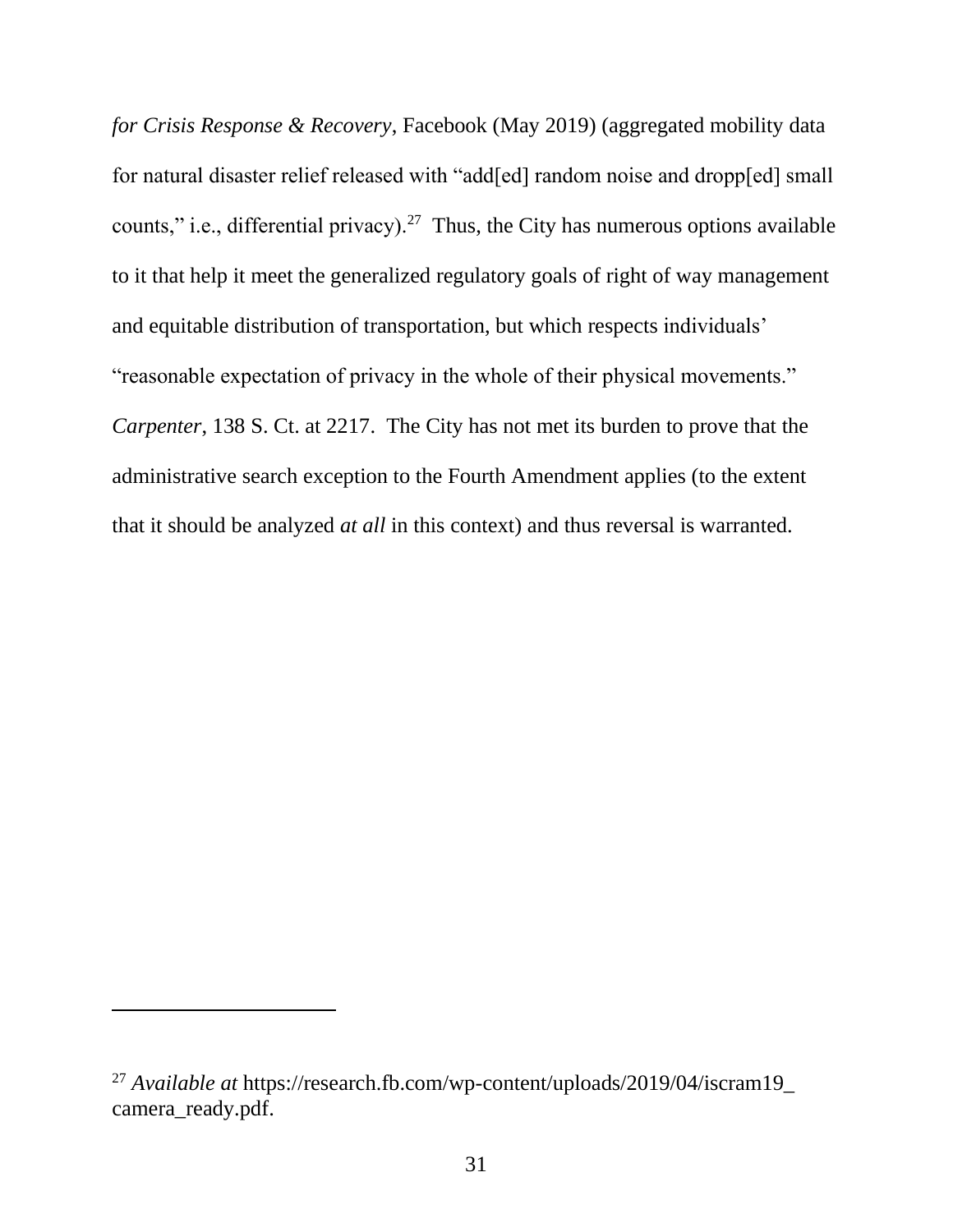## **CONCLUSION**

For the foregoing reasons, *amici* respectfully urge the Court to reverse the district court's grant of the City's motion to dismiss below and remand the case for further proceedings not inconsistent with this opinion.

Date: July 30, 2021

#### WAYMAKER LLP

*/s/ Brian E. Klein* Brian E. Klein Melissa A. Meister

*Attorneys for Amici Curiae Center for Democracy and Technology and Electronic Privacy Information Center*